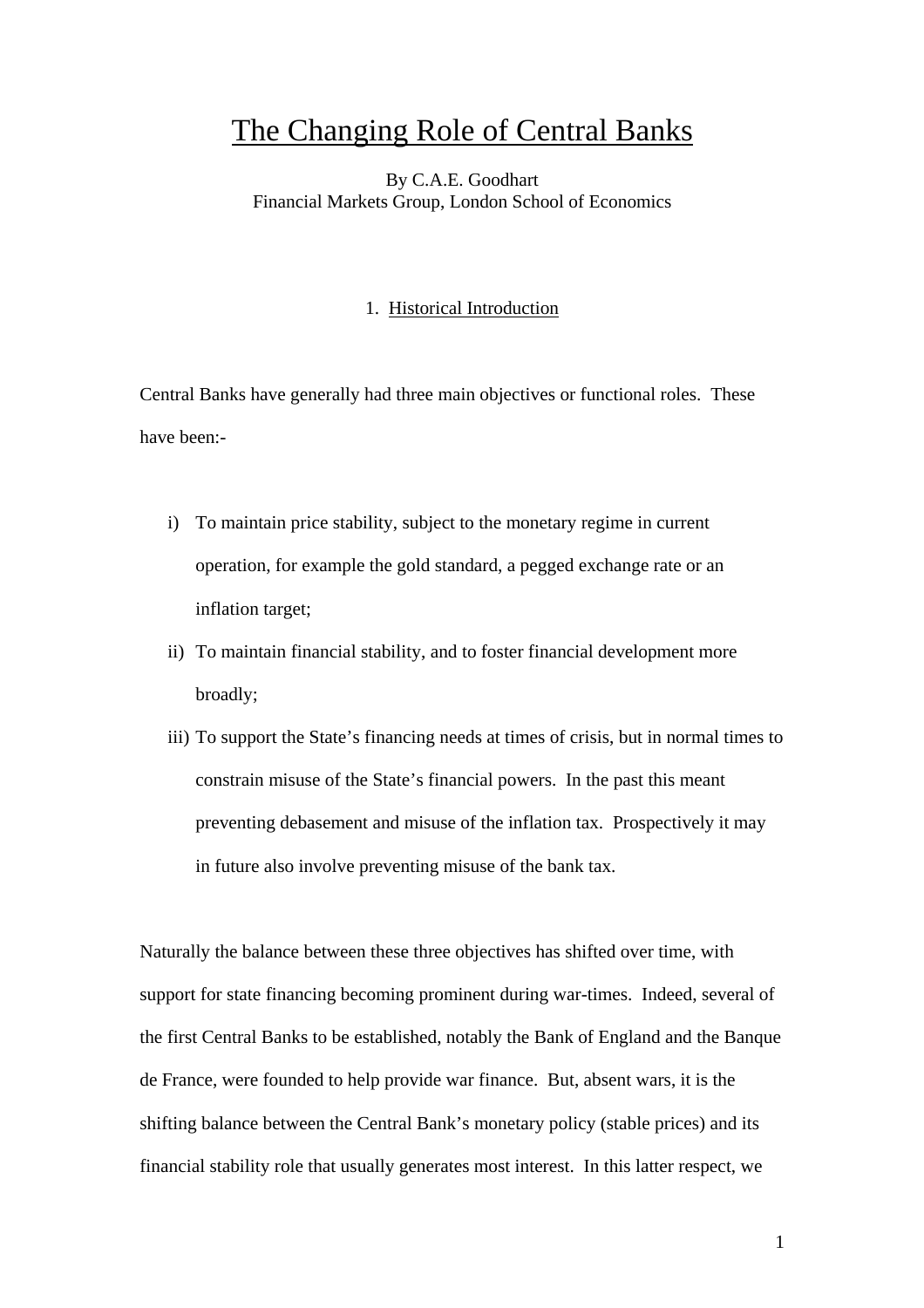may perhaps identify three main stable epochs from the past, with shortish periods of confusion and searching for a new regime/system in inter-regnums between them. These three periods are (a) the Victorian era, say 1840s until 1914; (b) the decades of government control, 1930s until the end of the 1960s, and the triumph of the markets, 1980s until 2007. The period 1914-1931/33 was a confused inter-regnum including WWI, followed by a failed attempt to re-establish the Gold Standard (Eichengreen, Golden Fetters, 1992). Similarly the 1970s was another confused inter-regnum between the subservience of monetary policies to government control, and the establishment of a free market system, with the Central Bank following a regime of inflation targetry.

Following the on-going financial crisis, Central Banks are now probably on the verge of a further, fourth, epoch, though the achievement of a new consensus on their appropriate behaviour and operations may well be as messy and confused, as in the two previous inter-regnums. But if we want to know where Central Banking may be heading, it is as well to have a good understanding of where we have been, since our historical record provides our only empirical evidence.

## A. The Victorian Era: In Praise of the Real Bills Doctrine

The main concern of the great monetary writers of the Victorian age, notably Henry Thornton and Walter Bagehot, was how to reconcile adherence to the Gold Standard with the maintenance of financial stability, especially at times of panic and stress. [Though the Bank of England was also much concerned about the opposite problem of how to make Bank Rate effective in times of confidence and expansion.] The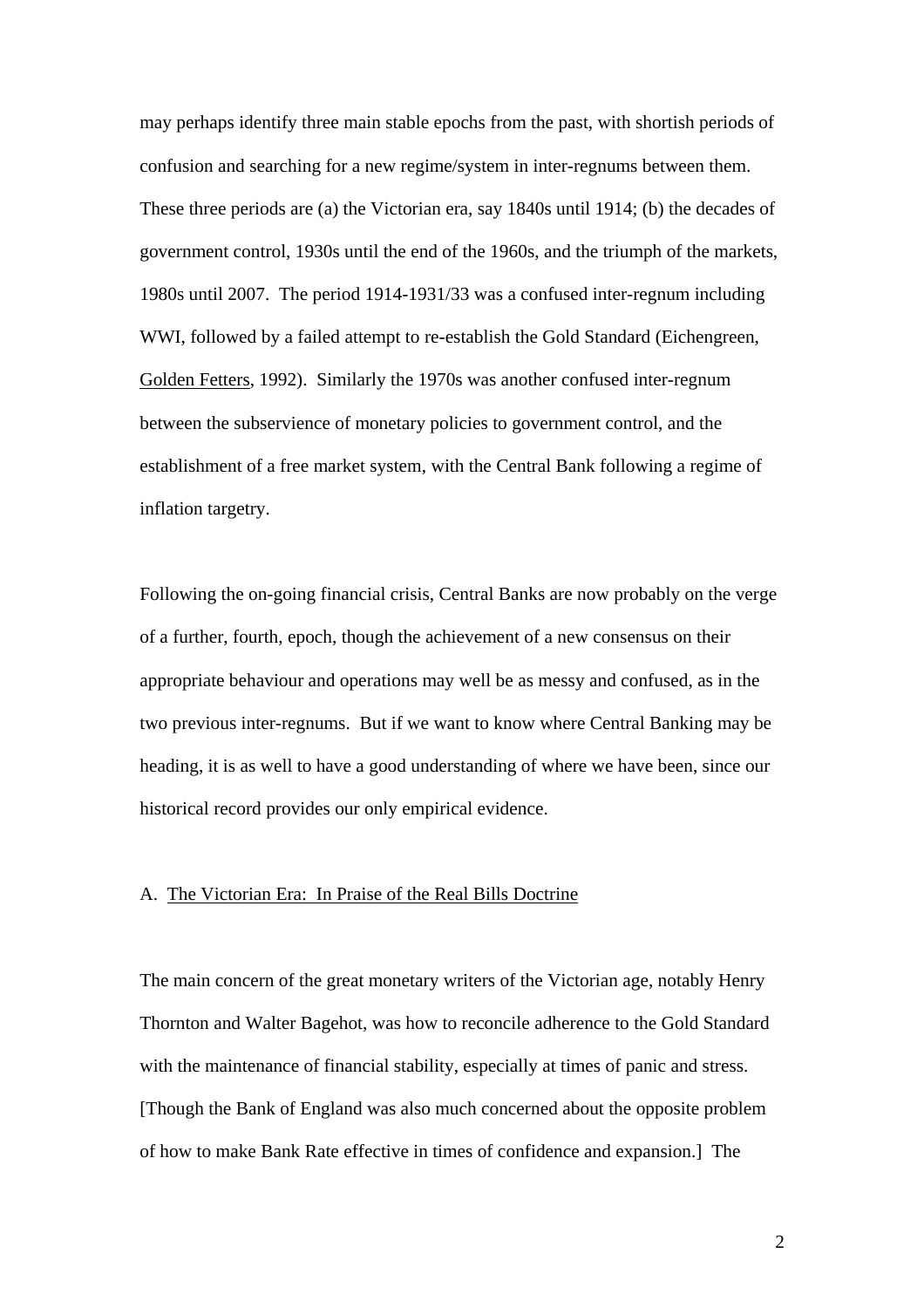answers that came forth mostly took the form of certain rules of thumb, notably the Palmer rule for varying Bank rate (named after Governor Horsley Palmer of the Bank of England, which may, with the eye of faith, be seen as a kind of prototype Taylor reaction function), and the Bagehot rule for acting as Lender of Last Resort, which latter is all too often misinterpreted.

But the rule, or doctrine, that I want to focus on here is that concerning Real Bills. In this respect 'Real' does not mean 'adjusted for expected inflation' as now, but instead 'real' in the sense of being based on actual, 'real', output and/or trade. Whereas the correlate now of 'real' interest rates is 'nominal' interest rates, the correlate of 'real bills' in Victorian times was 'speculative' or 'finance bills'. Since 'real bills' were based on real output and trade, monetising them via Central Bank discounts could not create inflation, so the argument went, since output and money would rise hand in hand. Similarly since they were based on trade/output, they would become quasiautomatically self-financing when the good were eventually sold. In contrast, speculative, or finance bills, were drawn to support asset purchases, notably in stock markets, and hence generated unhealthy asset prices bubbles and busts with accompanying (temporary) inflation and deflation.

During the Victorian era, governments tended to run (small) surpluses during peacetime years. Deficits were generally a function of war. So, the standard assumption was that government paper, bills and bonds, was not related to underlying output/trade. So, under this doctrine, the purchase of government debt was just as reprehensible as open market operations in finance, or speculative, bills. While it may seem crazy now, one reason why the Fed was so reluctant to undertake expansionary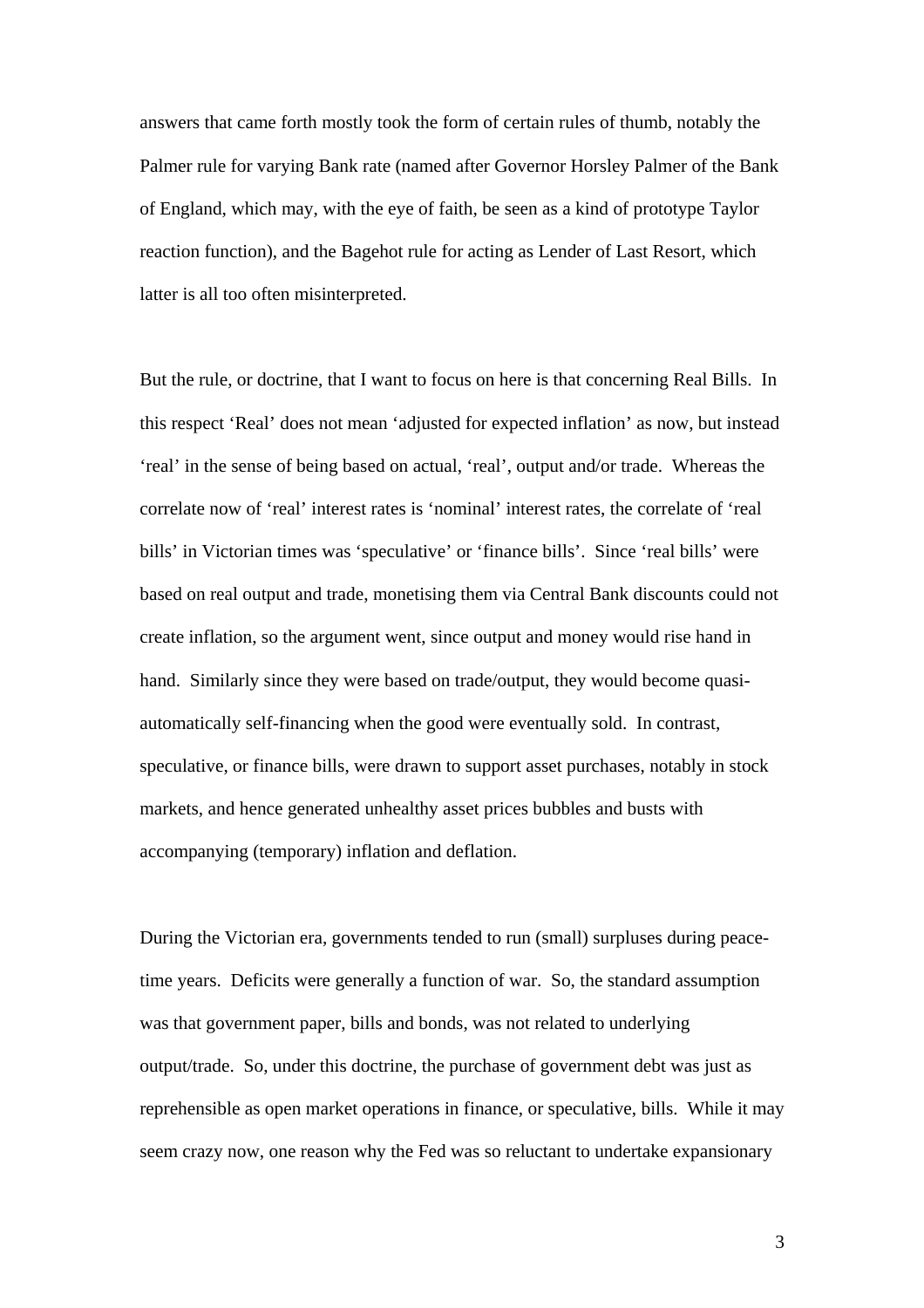open-market purchases of government debt in the depths of the Depression was that their model told them that this was quasi-automatically inflationary and wrong (see Meltzer, 2003). One reason why it is worth remembering this episode now is that it puts in context the, historically mistaken, claims that have been made by some economists that Central Banks should only now carry out open market operations in government debt.

Another reason for recalling the 'real bills doctrine' was that it provided a unifying theoretical basis for both monetary policy (price stability) and financial stability. So long as discounts and lending were strongly directed to 'real bills' both price stability and financial stability would be jointly and simultaneously assured. Ever since this Victorian era we have lacked such a unifying theory. So now we wonder whether the single interest rate instrument can, or should, be made to bear double duty, to 'lean into the wind' of asset price and credit fluctuations as well as stabilising inflation, and its expectations; or whether a second set of macro-prudential regulatory instruments can be developed to maintain separate control of financial stability.

Of course, the 'real bills doctrine' was wrong. It was wrong for the same reason that the real business cycle model, that lies behind DSGE models, is wrong; it assumes implicitly that the private sector is inherently self-stabilising. So long as the government does not make everything worse by misguided intervention, the assumption was that output/trade would always return to equilibrium, so there would always be enough real bills to monetise to keep output at equilibrium and prices steady. When the Great Depression hit, this assumption collapsed. Deflation ensued.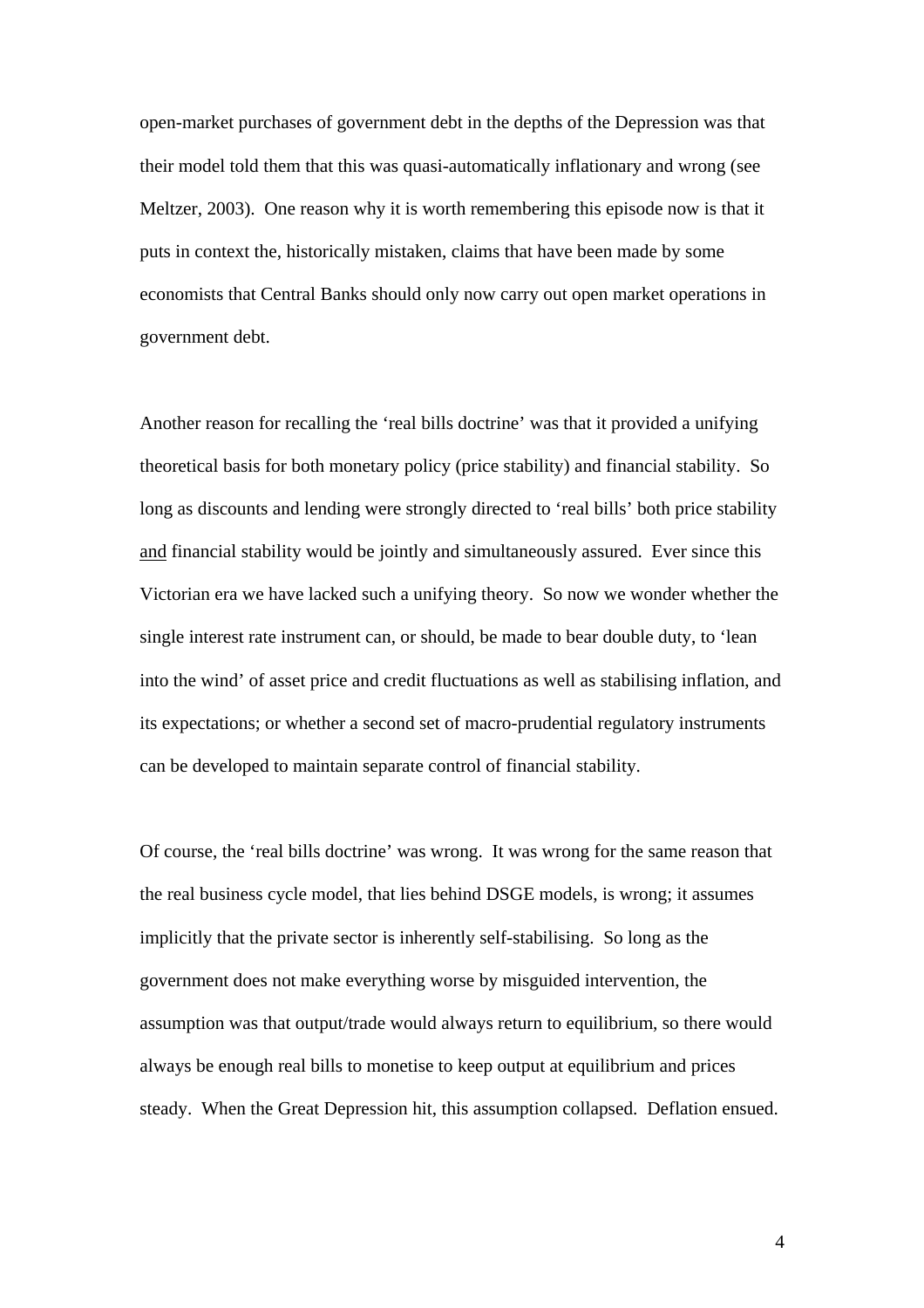# B. The Decades of Government Control, 1930s until the end of the 1960s: The Subservience of Central Banks

The Great Depression and the accompanying collapse of the Gold Standard represented a huge failure for Central Banks. Their objectives, their models and their mental framework all fell apart. Moreover, there was another model waiting in the wings, that of Socialist control by government, a model which was given a massive extra boost by the need to direct economic resources to the conduct of WWII.

Certainly there was not much theory behind the government take-over of monetary policy; it was pragmatic. Initially with continuing depression and deflation governments pressed for low interest rates, once the Gold Standard had been abandoned, and with that for devaluation, at least against gold. Thereafter, with an excess demand for resources during WWII, the standard procedure was to control demand by direct rationing rather than by the price mechanism. By the time that rationing was ended, the selection of the official interest rate had become established in most countries as a governmental exercise, not only in war-time but at all times. This was, perhaps, least so in Germany (after WWII), Switzerland and the USA, where Central Bankers had, for a variety of reasons, some room for manoeuvre and ability to face down political pressures, but for most other countries the politicians, not the Central Banks, directed monetary policy.

This is not to say that Central Banks in these more subservient countries had no influence on the conduct of monetary policies. They were treated by the relevant Minister(s) as expert advisors, alongside the civil servants in the Ministry of Finance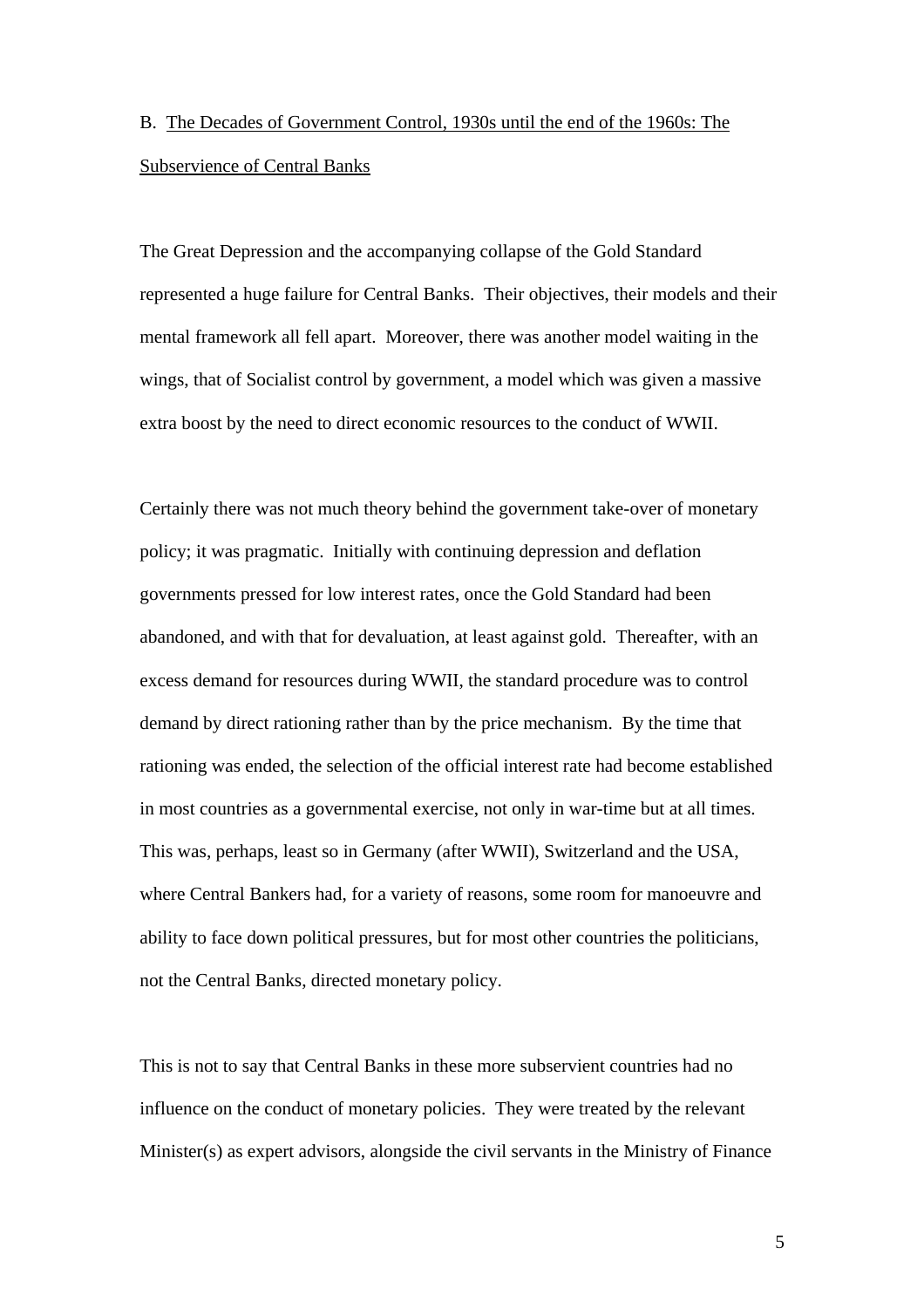(Treasury). But the Minister usually paid much more attention to the economists in his own Ministry; after all they had his ear. In contrast the Central Bank, certainly in the UK, emphasised their knowledge of market behaviour. These years, 1950s and 1960s, were a period when in the UK, and some other countries, the swollen war-time National Debt was only slowly being worked off, and the foreign exchange markets were often fragile during the Bretton Woods pegged-but-adjustable exchange rate regime. Under these conditions, should the Bank warn that "markets would not like" some proposed policy change, then Ministers would listen with attention. In the UK both Bank and Treasury fiercely guarded those areas where they dominated. The Treasury refused to allow the Bank to publish its own economic forecast, and sought to censor the economic commentary in the Bank's Quarterly Bulletin. In turn the Bank became exercised and hostile, should the Treasury attempt to second (junior) staff to City financial institutions in order to gain their own market expertise.

With interest rates being held generally low, to support investment and to lessen the cost of servicing the National Debt, there was a need for some additional policy to prevent undue credit expansion, which might threaten both the current account and also inflation. This was provided by direct quantitative controls, of one kind or another, over bank lending, reinforced by exchange controls over international capital movements and by controls over leasing terms, access to capital markets, etc., etc. In the UK there was an attempt to get away from direct controls over bank lending in 1971 with the adoption of the policy of 'Competition and Credit Control'. But the Heath government were not willing to allow interest rates to rise sufficiently high; the policy failed; and a final version of direct lending controls, known as 'the Corset', was reintroduced in 1974, and lasted until 1981.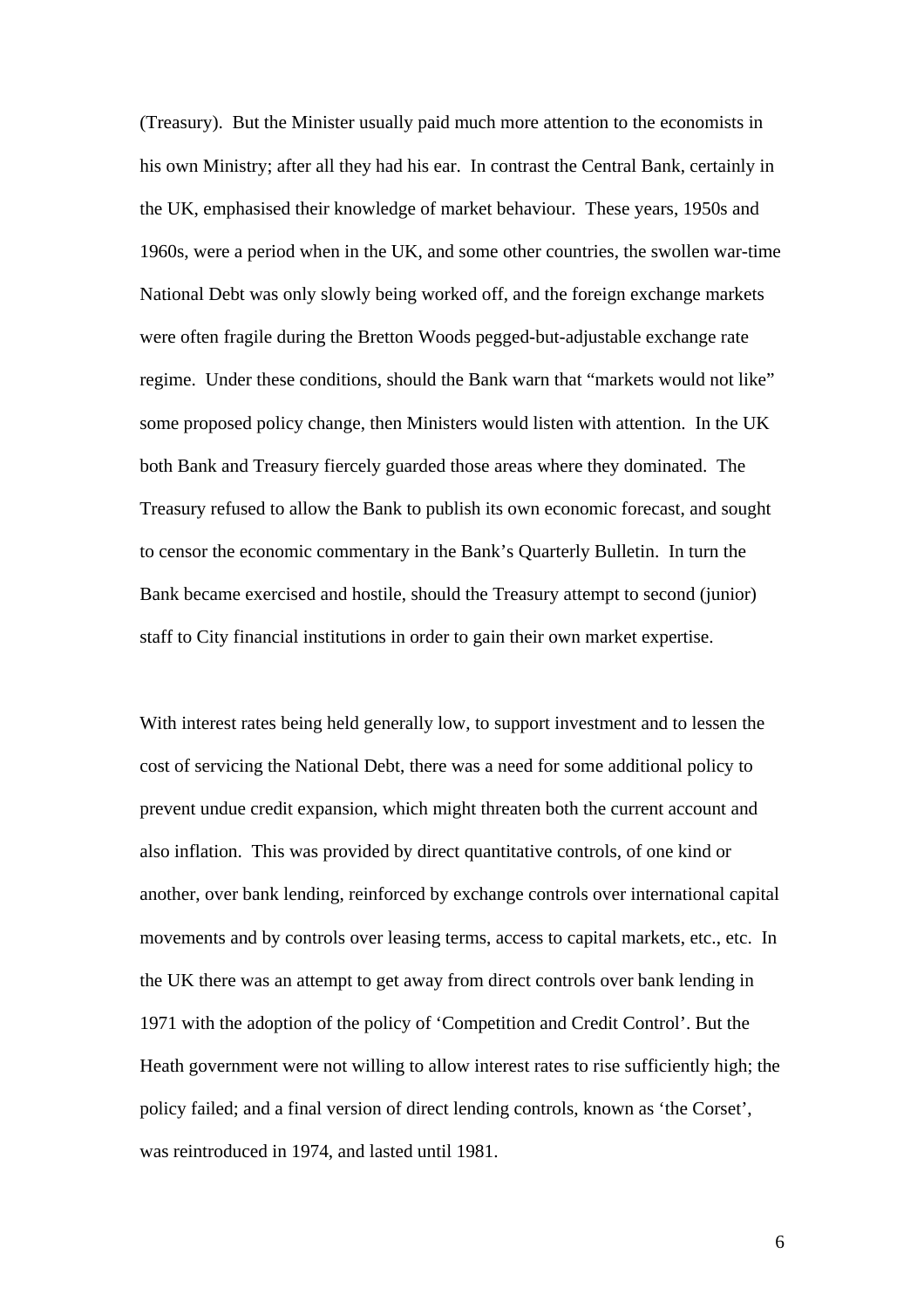One of the lessons that had been learnt, rightly or wrongly, from the financial collapse in 1929-33 was that competition within the financial system was dangerous to the maintenance of stability. Such competition pared profit margins and hence the buildup of capital buffers. It encouraged banks to take on more risk in pursuit of higher profits. The more oligopolistic banking systems, for example in Canada and the UK, had fared better than the more competitive and less diversified system in the USA. Consequently many of the 'reforms' enacted in the 1930s were intentionally anticompetitive, limiting the interest rates that could be paid on deposits and limiting the scope of business that various groups of intermediaries could undertake. Thus housing mortgages would only be provided by some specified group of mortgage, housing finance, intermediaries; credit provision or personal sector purchases of consumer durables by another financial group, and so on.

In many countries during this era not only was the amount of private sector credit expansion constrained, but so also were the rates at which they could do such business. Given these constraints, financial intermediaries naturally satisfied the demands of their biggest and safest customers first. There was no call for financial innovation; bank managers were trained to say 'no', rather than 'yes'; and they, and their counterparts in mortgage banking, followed the 3:6:3 rule, i.e. borrow at 3%, lend at 6% and on the golf course at 3 p.m. Lunches were long and liquid. The current nostalgia for the controlled conditions of the post-war period is misplaced.

But such a controlled system is, by and large, a safe system. Between the Great Depression and the 1970s there was a comparative dearth of bank failures.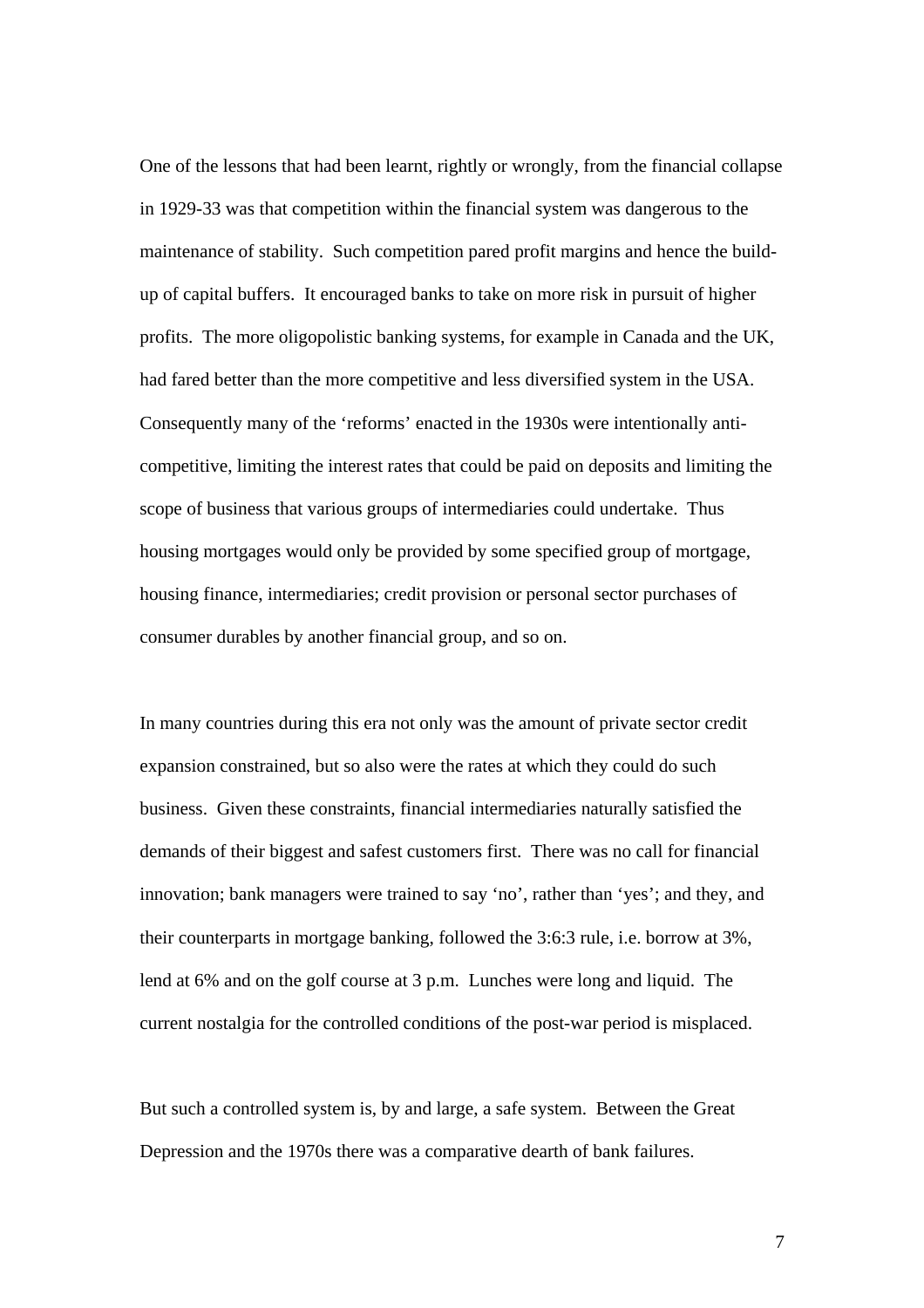| Year                     | <b>Banking crises</b> | Currency crises | Twin crises | All crises |
|--------------------------|-----------------------|-----------------|-------------|------------|
| 1880-1913                | 2.30                  | 1.23            | 1.38        | 4.90       |
| 1919-1939                | 4.84                  | 4.30            | 4.03        | 13.17      |
| 1945-1971                | 0.00                  | 6.85            | 0.19        | 7.04       |
| 1973-1997 (21 countries) | 2.03                  | 5.18            | 2.48        | 9.68       |
| 1973-1997 (56 countries) | 2.29                  | 7.48            | 2.38        | 12.15      |

Table 1: Crisis frequency

Source: Table 3.5 from Eichengreen and Bordo (2003).

This was not due to any exertion of effort by Central Banks to maintain systemic stability; instead the controlled, constrained financial system was just a safe, but dull, place. Indeed, the general absence of financial stability problems meant that experience and interest in this field in Central Banks eroded. At the onset of one of the first episodes of instability, the Fringe Bank crisis in the UK in 1973/74, the Bank of England entrusted all supervisory duties to one fairly senior official, the Principal of the Discount Houses, and about 4/5 more junior officials.

So, if during this era the Central Bank, at least in many countries, did not set the official interest rate, since the relevant Minister did, and did not exert much effort in maintaining systemic stability, since the framework of controls saw to that, then just what did it do? It had three main roles:-

- i. Advice on policy;
- ii. The administration of the system of controls, and
- iii. The management of markets.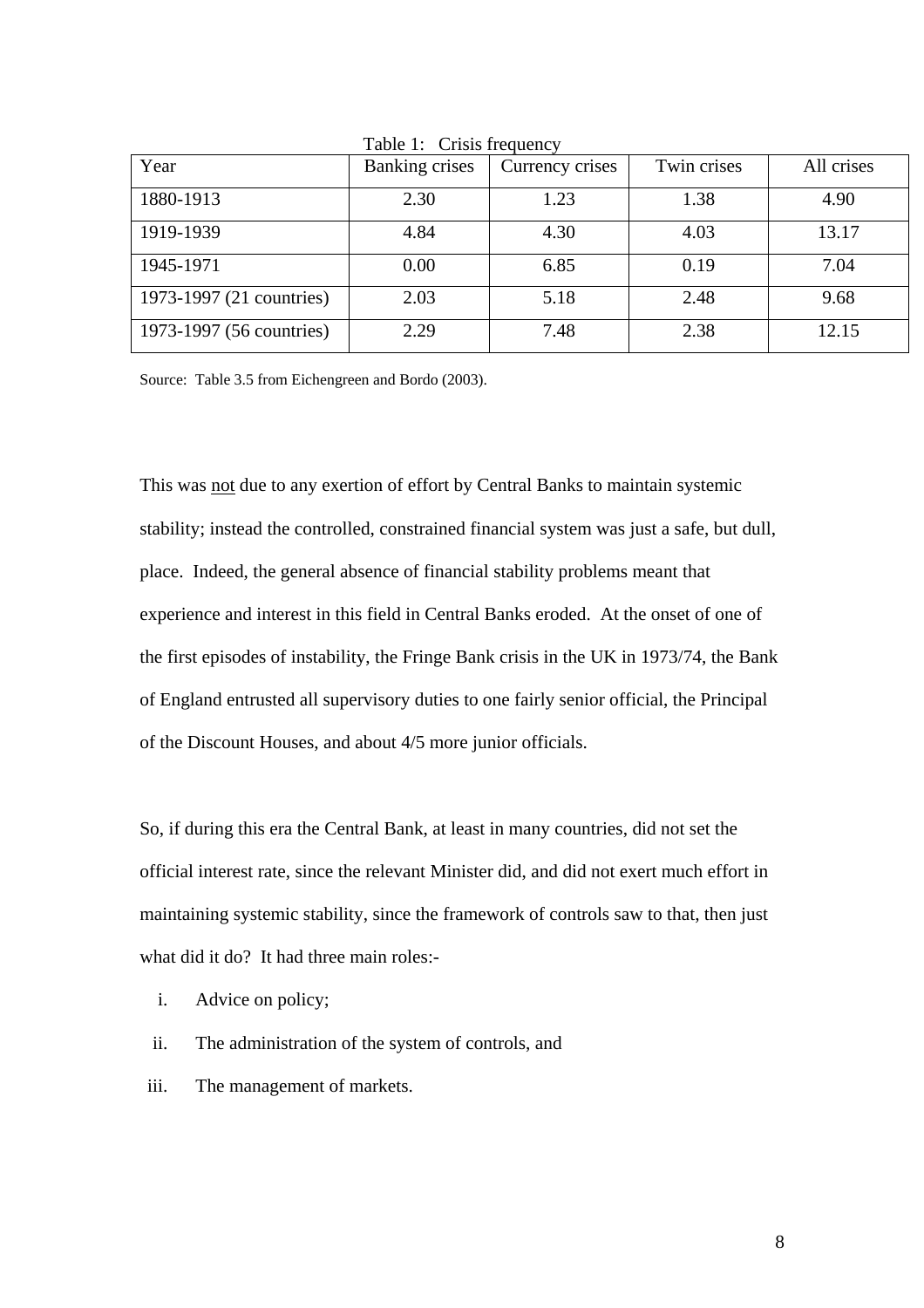Although monetary policy, both domestic and international, was generally set by the relevant Minister, he did listen to the advice of the Central Bank. Whereas on domestic monetary issues, the economists at the Treasury (Ministry of Finance) generally had greater influence than those at the Bank (though not so in Italy, where the Banca d'Italia developed an estimable reputation), the expertise of the Central Bank on international monetary issues was unrivalled either in the Treasury or in the Foreign Office.

Perhaps the greatest use of manpower in many Central Banks in this era was in the administration of the government's panoply of controls. In terms of sheer numbers the Exchange Control Department was the biggest segment of the Bank of England in the 1960s. Acting as a go-between, between the Ministry setting the control, often with little understanding of the financial sector, and the regulated financial sector, complaining bitterly and sometimes validly about their imposition, was not a role that Central Banks relished.

It was in their third role, in overseeing the management of markets, that the real kudos was to be found. The three most important positions in the Bank of England, below the Governor and his Deputy, were those concerning the management of the three key markets, the gilt-edged market, the money market and the foreign exchange market. Debt management, liquidity management and fx (foreign exchange) operations were central and crucial. Whereas in all these cases, the over-arching policy strategy was ultimately decided by the government, the parameters of what strategy might be possible lay in the hands of Bank officials, whose tactical skills and experience were renowned.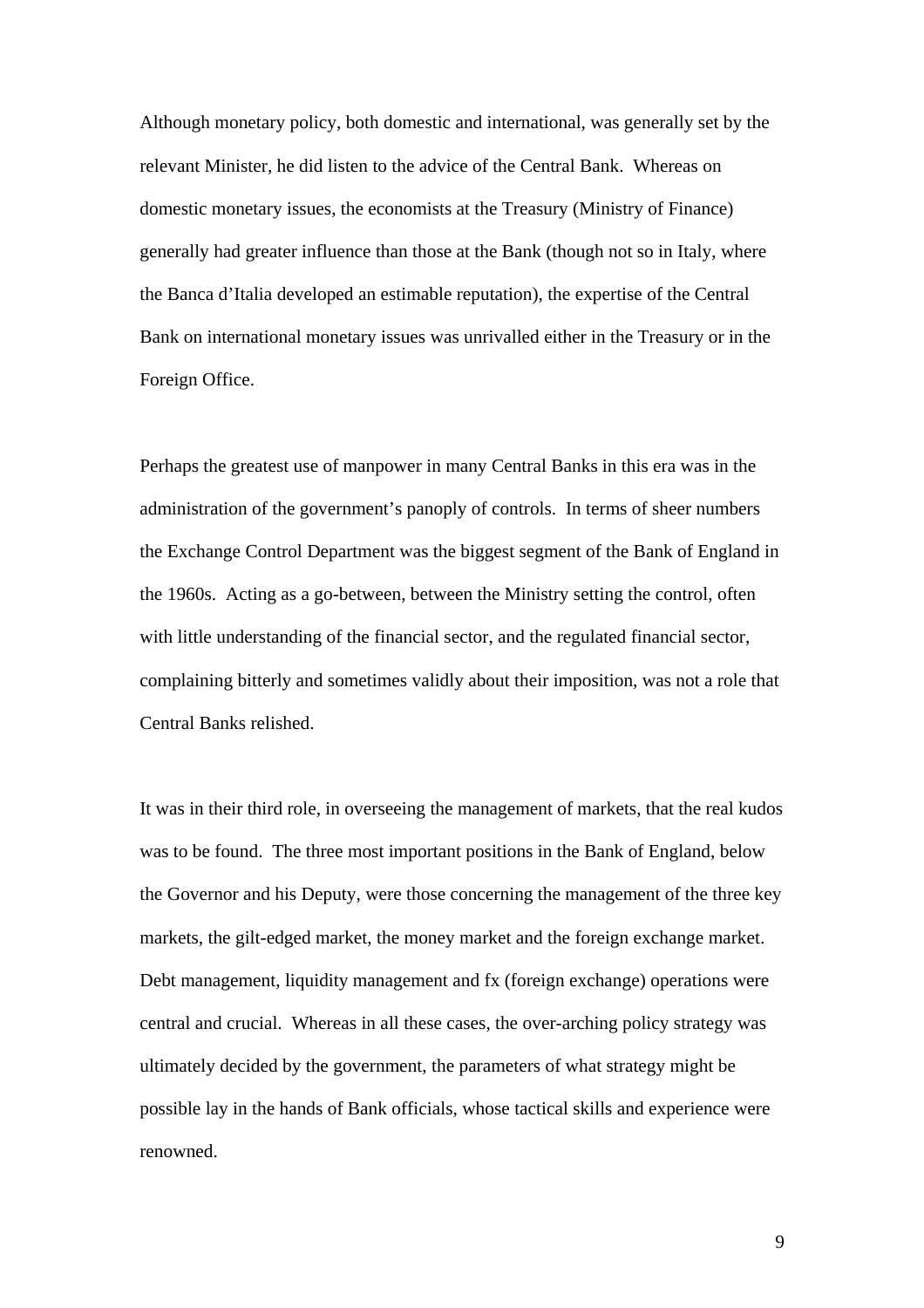#### C. The Triumph of the Markets, 1980-2007

The cabined and constrained financial system of the early post-WWII system was, of course, inefficient. What brought it down was market pressure, as improved information technology encouraged greater international competition. Those less constrained by regulation sought to garner quasi-rents from the more constrained.

The first location where this took place was in the newly-developed euro-dollar market in the late 1960s. Central Bank Governors, meeting at the Bank for International Settlements (BIS) at Basel, quickly identified this market as posing a serious challenge to their prior cosy domestic control systems, and set up their first standing sub-group, then called the Euro-Currency Standing Committee, to monitor its development. But the authorities could not prevent the advent of this market facilitating international capital flows, despite exchange controls. Such capital flows undermined the pegged, but adjustable, Bretton Woods exchange rate system, since it was usually obvious who were the potential candidates for devaluation or appreciation; the speculative profits (enjoyed by 'the gnomes of Zurich' as Harold Wilson termed the speculators) from this one-way bet could be huge. The B.W. system finally collapsed in 1972/73.

Before that collapse all other countries had pegged on to the USA, so faster growing countries, like Japan, had higher inflation than slower growing countries, such as the UK, owing to the Balassa/Samuelson effect. In the USA itself, inflation was restrained by the instinctive, pragmatic monetarism of Fed Chairman McChesney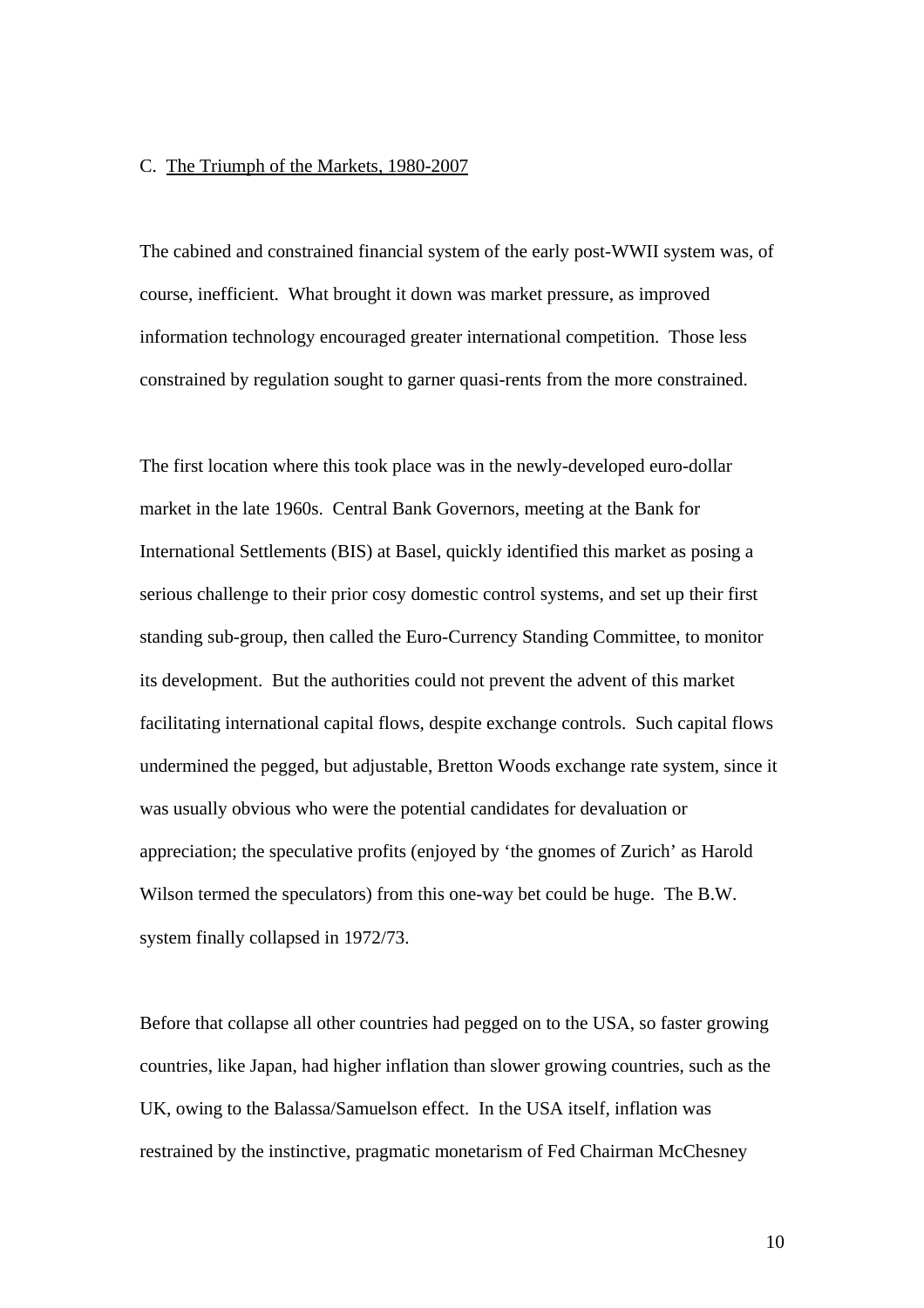Martin, under periodic attack from more expansionary (and Keynesian) pressure from Presidents and Congress.

Once the B.W. system had broken down, it allowed countries, previously restrained by Balance of Payments constraints, to "go for growth" and a world-wide boom ensued, punctuated by the 1973 oil price shock. A period of debate between Monetarists and Keynesians was accompanied by a decade of confused policy making in the 1970s and high and variable inflation. This was ended in 1979 by Volcker's adoption of the (non-borrowed) reserve base system. This quickly led many other countries to adopt a, roughly similar, policy of pragmatic monetarism and monetary targets. But the short-term instability of relationships between monetary growth, however measured, and nominal incomes and inflation soon led to the abandonment of such targets; "We did not abandon the monetary targets: They abandoned us", Governor Bouey of Canada quipped in 1982.

The story of the search, thereafter, for some other anchor for policy, and its (chance) discovery in 1988 in New Zealand in the guise of an inflation target is well-known. What is, perhaps, less often realised is that the setting of the official interest rate, in order to hit the inflation target, does not need to be done by an (independent) Central Bank. It can just as easily (in an operational sense) be carried out by the Ministry of Finance. Indeed in the UK Chancellors of the Exchequer had the final say on the choice of interest rate, from 1992/93 when, after ejection from the European Exchange Rate Mechanism, the UK adopted an inflation target, until 1997 when Gordon Brown gave the Bank of England operational independence.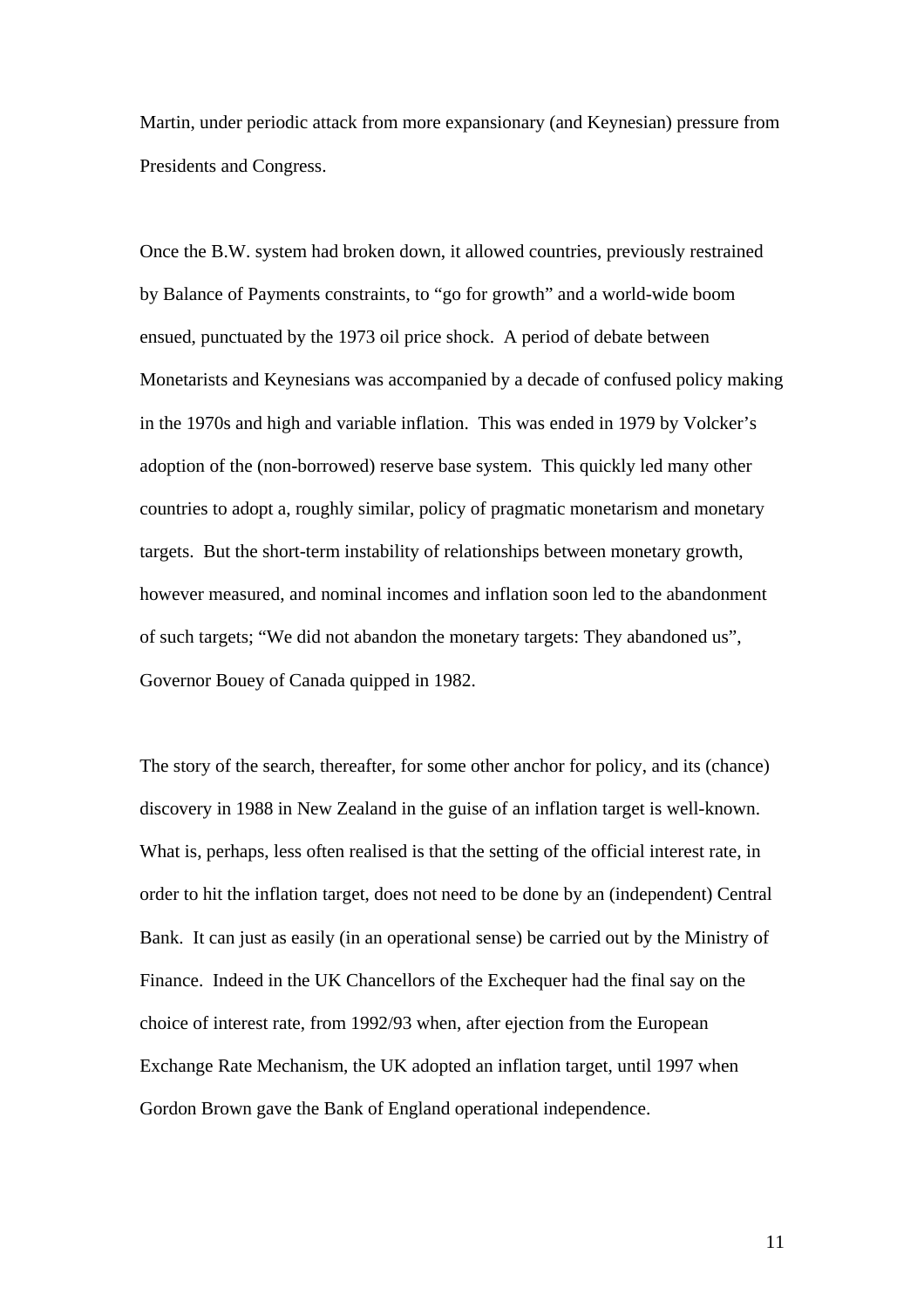What such operational independence for the Central Bank provides is credibility for the policy of inflation targetry. In contrast, a Minister of Finance has conflicts of interest. The best known such conflict is with the desire for a more expansionary policy (especially before an oncoming election). But almost as pressing, when the National Debt is high relative to taxable capacity, is the Minister's desire to keep the interest burden low. Central Bank operations in public sector debt and in rate setting have an immediate and direct fiscal impact. As the burden of National Debt will now rise once more, questions of coordination between fiscal policy, debt management and interest rate setting, which have been largely in abeyance in the last couple of decades, will come to the fore again.

Meanwhile, the development of the euro-dollar market in particular, and of the global financial system in general, was changing the nature and structure of banking, and with it of the regulatory approach to the industry. Previously banks had felt constrained by the available stock of (essentially retail) deposits held with them, whose total was largely outside a banker's control. Their margin of freedom to expand (or reduce) loans to the private sector, given the quantum of such deposits, lay in their ability to offload (or buy) marketable public sector securities (liquid assets). Fortunately for the banks they had been stuffed full of government debt during WWII, and so entered the post-war period in a highly liquid form. So, their ability to expand loans, when direct controls were not biting, seemed to lie in their holdings of such liquid assets. In response, theories about the money supply (Sayers, Modern Banking, umpteen editions) and regulation then (1950s and 1960s) focussed much more on liquidity, and a variety of required liquidity ratios.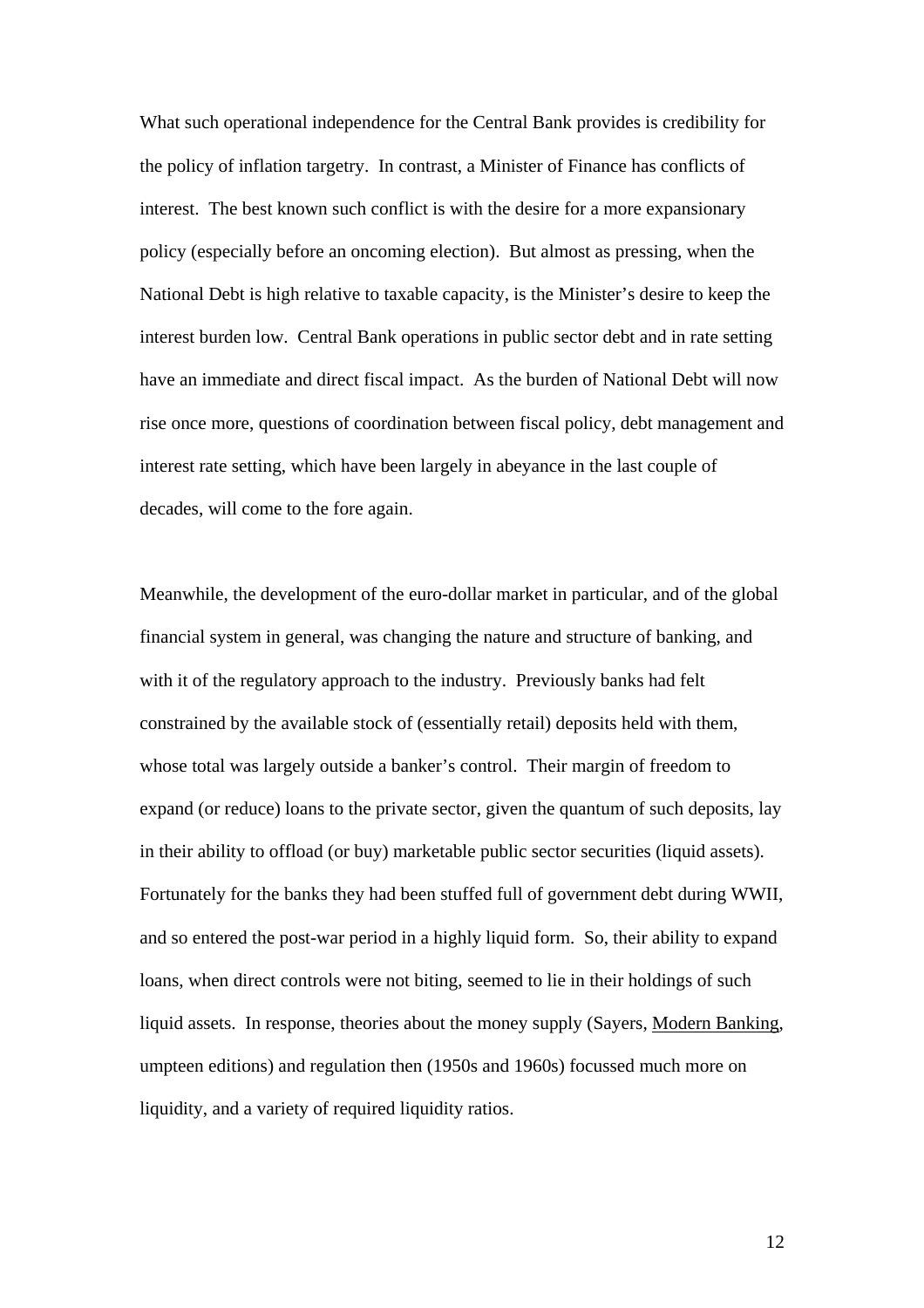All that got blown away by the development of the euro-dollar and other wholesale markets. Now a banker was no longer constrained by a combination of exogenous retail deposits and available liquid assets. If the banker wanted more funding, he could just borrow it in wholesale markets. Funding liquidity had replaced asset liquidity.

What then determined the size of banks' books? Not cash, since the Central Bank had to provide enough cash to keep market rates in line with the official rate; not liquid assets for the above reason. The answer, of course, was capital. But here there was a problem for the regulators. First, while more capital would make a bank safer, it would, given the unpriced insurance given to bank depositors/bond holders and the tax wedge, lower the return on equity (ROE). In banking, the Modigliani/Miller theorem did not hold. So limited liability equity holders would encourage bankers into adopting riskier strategies (Bebchuk and Spamann, 2010), an encouragement that bankers hardly needed, to don their vestments as 'Lords of the Universe'.

The second concern was that the collapse of a bank, because of a combination of size and interconnectedness, would cause contagious externalities. The financial system was subject to various self-amplifying mechanisms in both the upwards, bubble, and the downwards, bust, phases of the credit cycle.

For both these reasons, banks could not be expected, of their own independent volition, to hold sufficient capital, in order to obtain the best social trade-off between risk and return. Indeed by the mid 1980s capital ratios amongst banks had been declining quite steadily and sharply for some long time.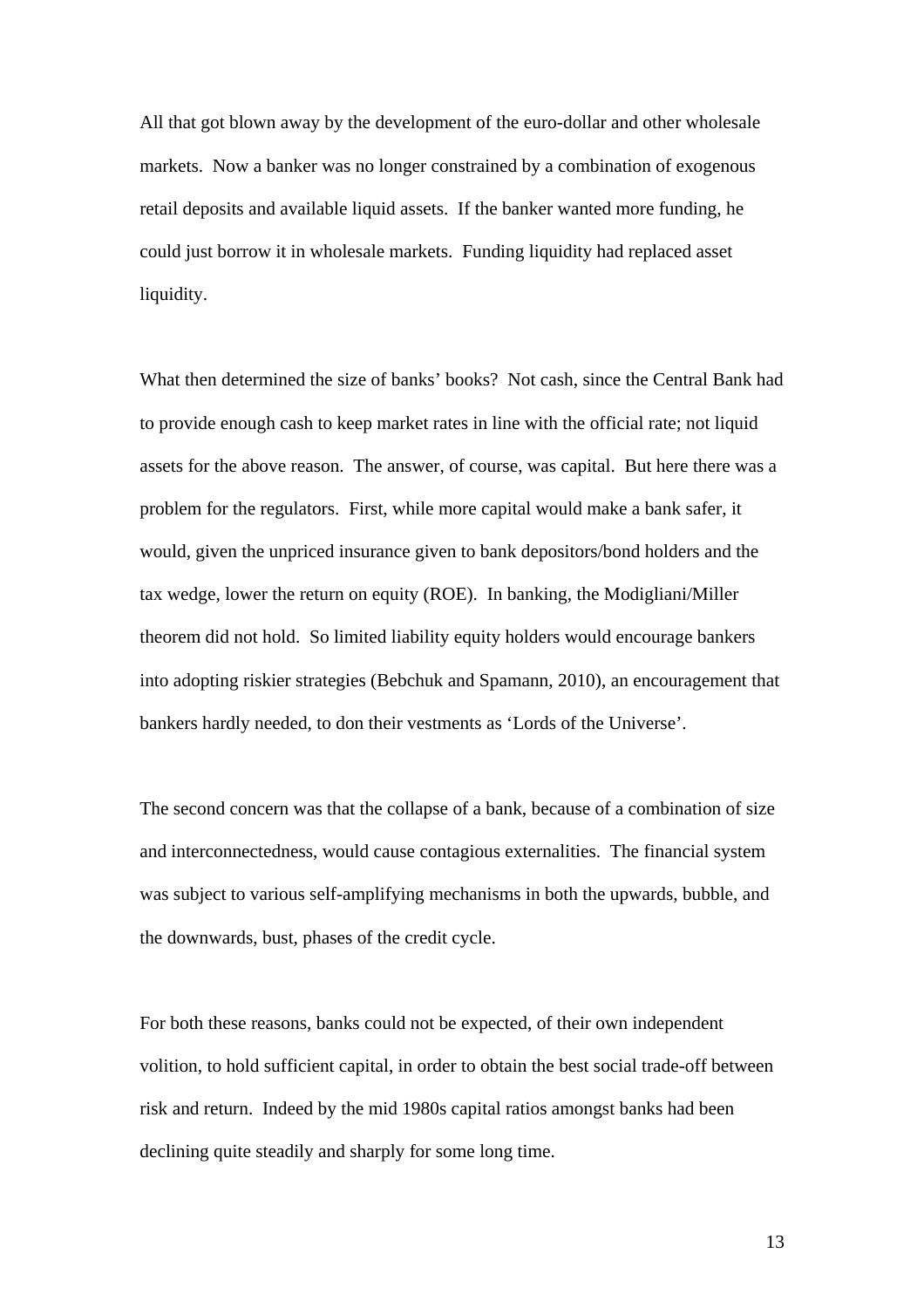

Chart 1 Capital ratios for UK and US banks

Source: US: Berger, A, Herring, R and Szegö, G (1995). UK: Sheppard, D.K (1971), BBA, published accounts and Bank of England calculations.

Chart 2 in paper by P. Alessandri and A. Haldane, Bank of England, from material presented at the Federal Reserve Bank of Chicago/World Bank event, 'International Financial Crisis: Have the Rules of Finance Changed?', on 24 September 2009

The catalyst to enforce regulatory change was the Mexican/Argentinean/Brazilian (MAB) crisis of 1982. During the 1970s Western, mostly US, commercial banks had intermediated successfully between oil exporting emerging economies, such as Saudi Arabia and Kuwait, and oil importing emerging economies, such as Argentina and Brazil. With other commodity prices quite high and real interest rates low, often negative, the borrowers had no problems in servicing their debts. Paul Volcker's regime switch utterly altered the context. Real interest rates rose steeply and commodity prices tumbled. Neither the borrowers nor the bankers saw the danger quickly enough, lulled by Citibank's CEO who erroneously believed that 'Sovereign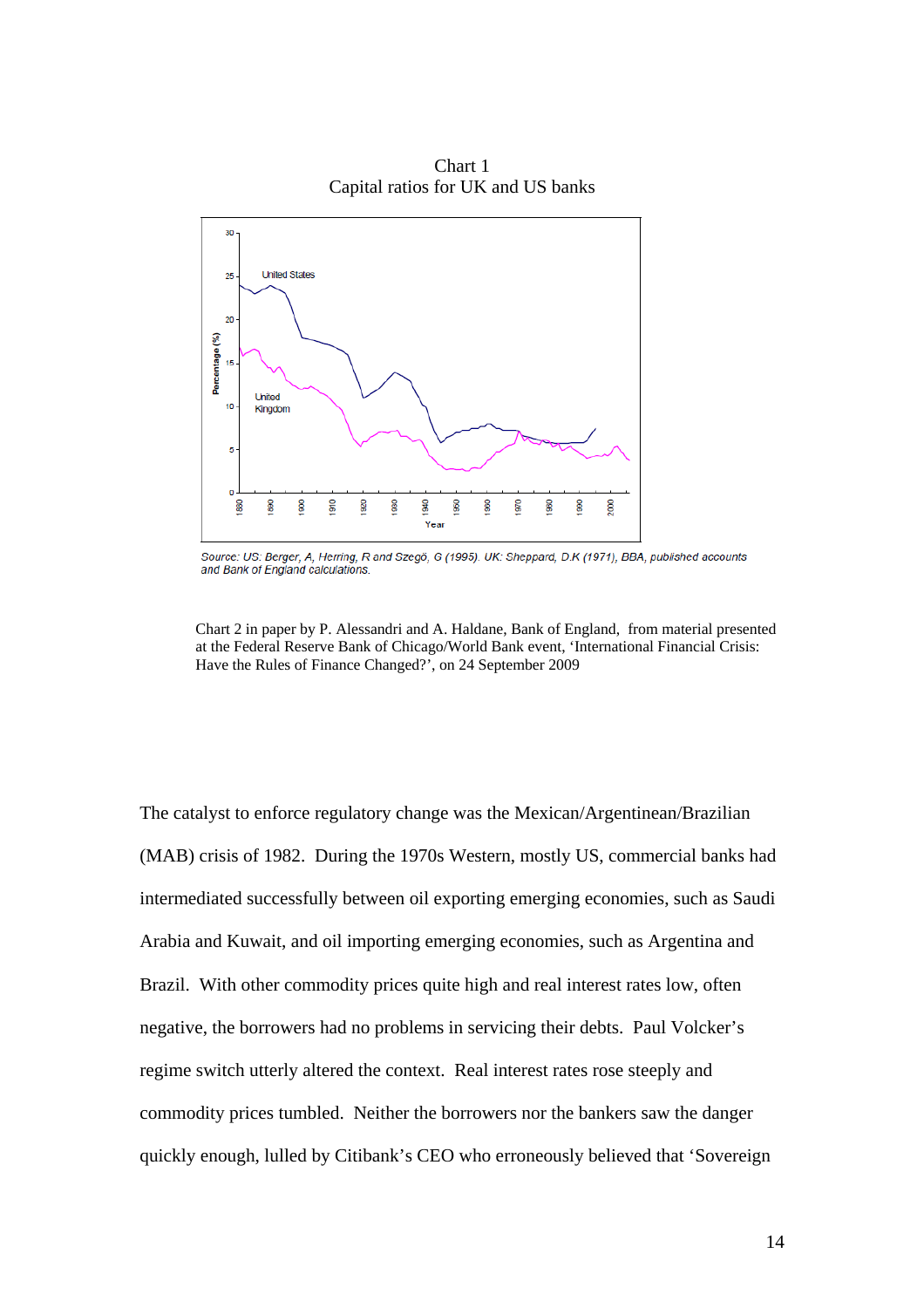countries do not default'. In 1982 MAB threatened to do just that. Even without default the secondary market valuation of such loans fell so far that, on a mark-tomarket basis, most US city-centre banks were insolvent.

Congress was outraged (every financial collapse, 1907, 1929, 1982, 2007/8, provokes Congressional rage; Wall St is not beloved on Capitol Hill) that the banks had put the financial system in such a fragile state, and wanted to insist that all the US banks establish a stronger capital base. But the US banks complained that they would then lose business to foreign banks, especially to Japanese banks, not subject to such reinforced requirements. So Volcker was mandated by Congress to go to Basel to put pressure on the Basel Committee on Banking Supervision (BCBS) to agree on an international standard for bank capital. After difficult negotiations that resulted in the Basel Accord of 1988, now often termed Basel 1. The choice of the mandated capital requirements, a minimum of 4% of risk-weighted assets for tier 1 capital, and of 8% for tier 1 plus tier 2 capital, was not based on much empirical analysis, e.g. stress tests, nor on any theoretical consideration of what might be necessary (for what? Or why?), but rather on the pragmatic basis that this was the highest numerical requirement that could be reasonably expected to be reached, after a transitional period, by the main commercial banks from their current starting point without causing them, or their economies, undue stress.

The initial risk 'buckets' in Basel I were crudely defined, which gave an incentive to banks to securitise those loans/assets whose regulatory requirement was excessive, and to hold those assets where the regulatory requirement was comparatively too soft. It was this latter failing that brought about the further negotiations leading up to Basel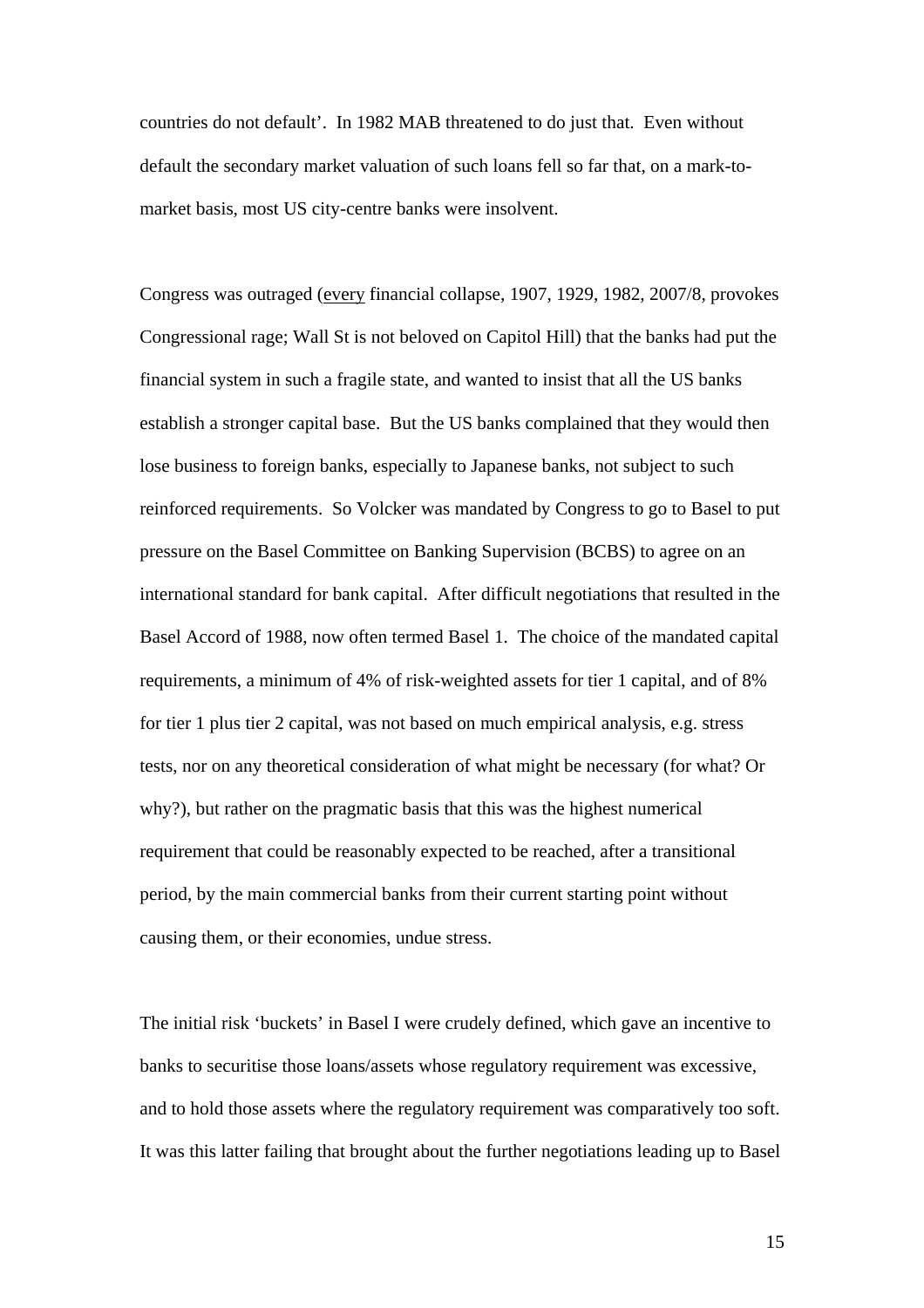II, whereby the risk weightings were to be based on (the banks' own) risk assessments (the Internal Risk Based, IRB, approaches). While altering the risk weightings, Basel II, made no significant changes to the definition, or required quantum, of capital.

The implicit belief was that this, arbitrarily chosen, level of capital would suffice to act as a guarantor of continued bank solvency. With bank solvency thereby assured, banks should face no difficulty in meeting any (temporary) liquidity requirements by borrowing in efficient, broad wholesale markets. These comfortable assumptions fell apart in August 2007.

Meanwhile the trend in credit expansion to the private sector had for several decades comfortably outstripped the trend growth in bank deposits, (Schularick and Taylor, 2009), though quite why this was so remains unclear. Commercial banks had responded by:

- i. Selling off their liquid public sector debt;
- ii. Borrowing more and more, often on a short-dated basis, from wholesale markets; and
- iii. Securitising their loan books, (originate to distribute).

All this reinforced their exposure to, and fragility in the face of a malfunction in such wholesale markets.

Moreover, during the years of confidence and asset price boom, banks were taking on additional leverage, in each case subject to their own particular set of regulatory requirements. Both US investment houses (broker/dealers) and European banks were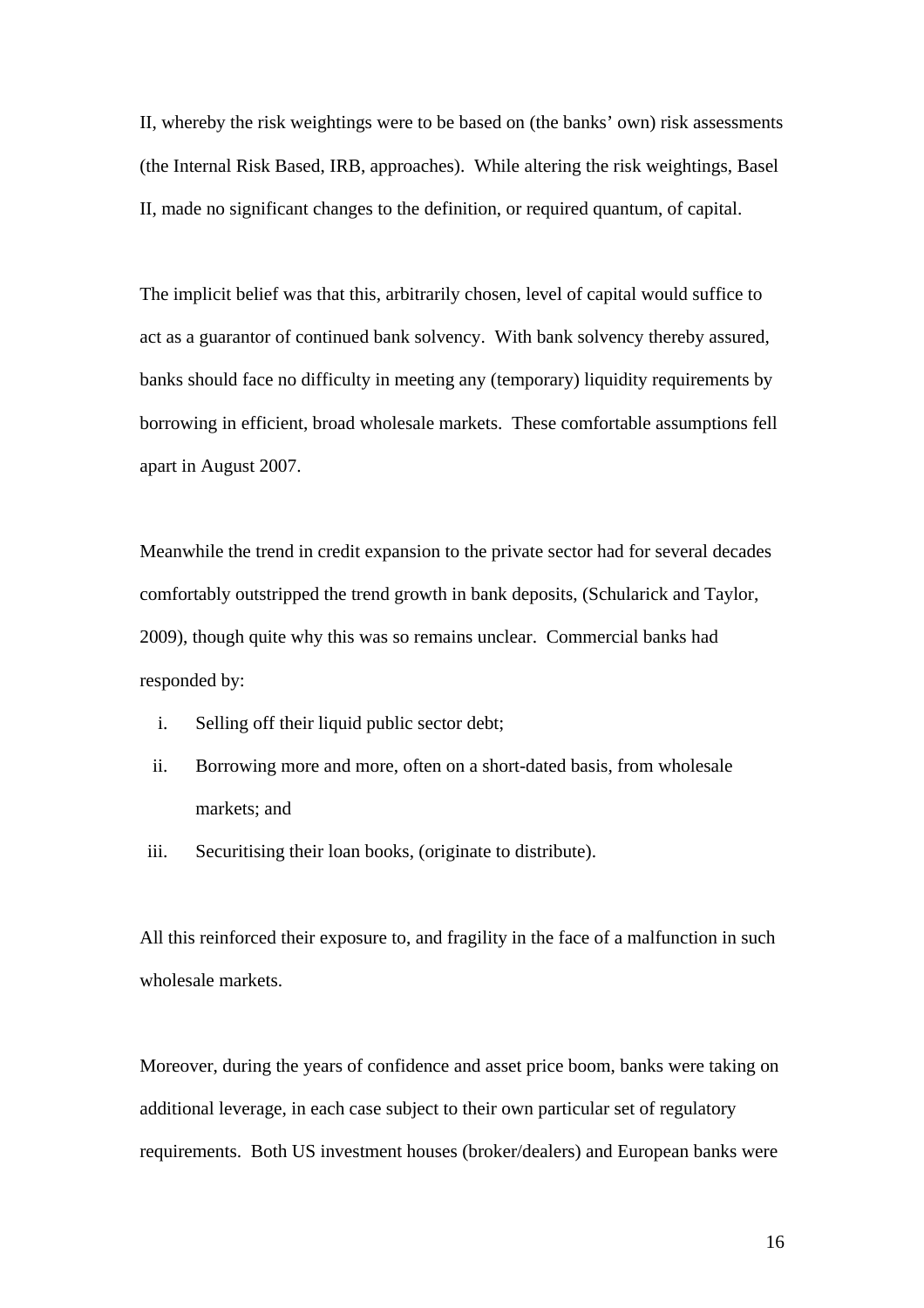subject to Basel II, but not to a simple leverage ratio. So they increased leverage sharply by filling their portfolios with highly rated (AAA) mortgage backed securities (MBS), which carried a minuscule risk-weighting. In contrast the US commercial banks were subject to a simple leverage ratio, but not at that time to Basel II. So they exploited their position by taking on the riskier tranches of MBS.

But few, whether bankers, regulators or economists, perceived this overall fragility, though many realised that risk was being under-priced. A reason for this blindness was the procyclicality of Basel II, (since risk seemed low, risk-weighted capital appeared to rise!), and of mark-to-market accounting, (when asset prices rise, the resulting capital gains in trading books go straight into profits and enhanced capital). Never had the profitability and capital strength (over the last couple of decades) of the banking sector seemed higher, never had market appreciation of bank risk, as measured by banks' CDS market prices, seemed more sanguine than in the early summer 2007. With the benefit of hindsight, a populist frenzy now blames the excesses of bankers for putting the system at risk, and the weakness (light-touch) of regulators/supervisors for allowing this to happen. But at the time neither bankers, nor regulators, nor virtually all commentators had any appreciation of the (systemic) risks that were being run.

Whether, or not, the inevitable 'blame game' is worthwhile, or justified, the experience of financial crisis, panic in September 2008 to March 2009, and nearly widespread financial collapse, has been so unnerving and shaking that there is likely to be far-reaching changes to the operation and regulation/supervision of the financial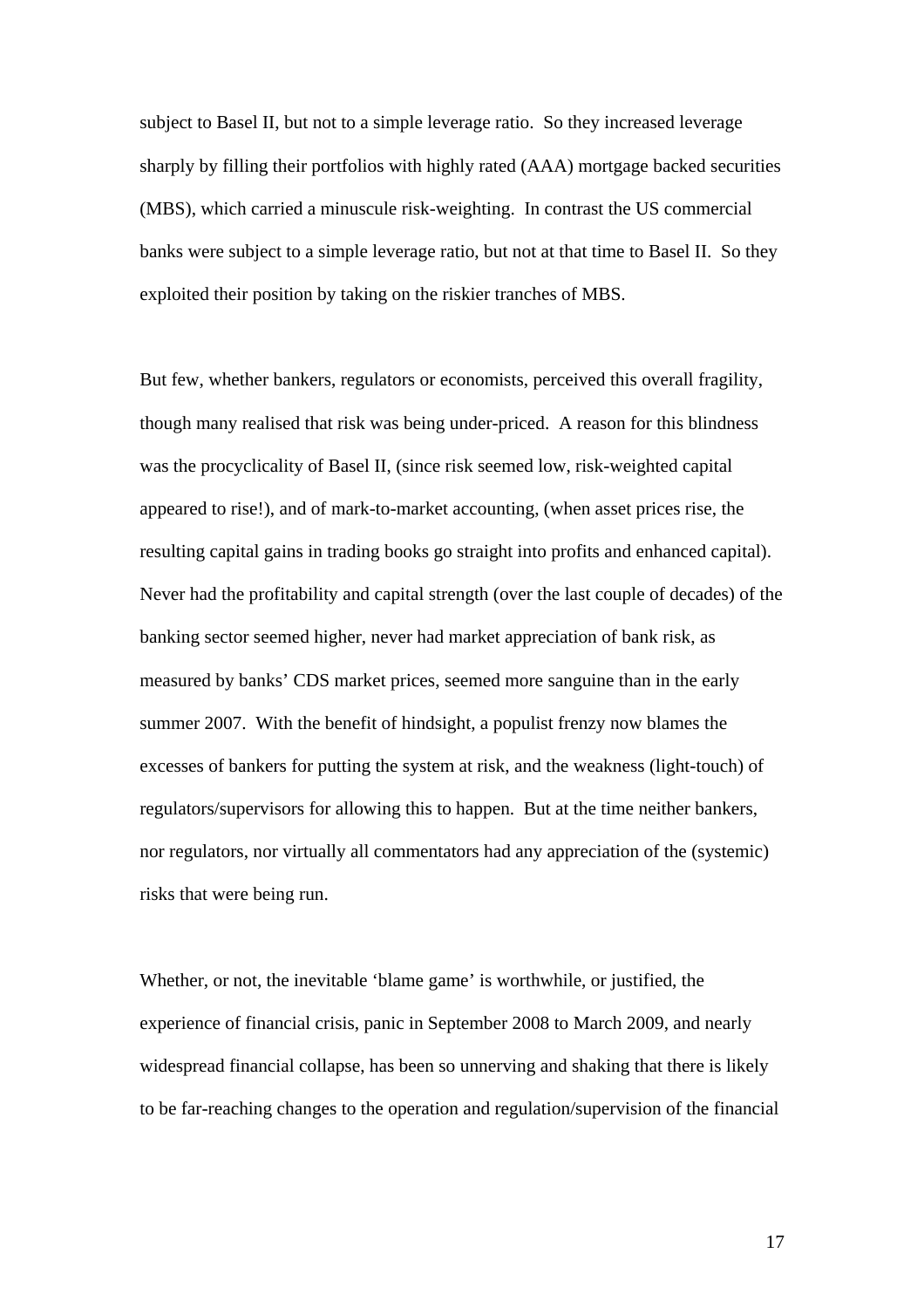system in general, and to the role and functions of the Central Bank in particular. It is to this latter subject that we now turn in the second Section.

### 2. The Future Role of the Central Bank?

In the years prior to August 2007, Central Banks had appeared to have almost perfected the conduct of monetary policy. The standard regime was one in which the Central Bank was delegated operational independence to vary the official short term interest rate in order to achieve an inflation target, which target in turn was mandated either in general terms or in specific numerical terms by the democratically elected government. What we now recognize is that the achievement of price stability by this procedure does not guarantee financial stability. That raises first the question whether this standard procedure whereby the Central Bank should dedicate setting the official interest rate to the achievement of its inflation target should be radically altered? My answer to that, which I have developed in other papers – and will not be rehearsed again here – is NO.

The implication of this answer is that a separate additional set of (macro-prudential, regulatory) instruments will need to be developed for the specific purpose of maintaining financial stability.

The second question then, related to the role of Central Banking, is what will be their role in this latter exercise? Should the Central Bank also be in charge of systemic financial stability; or, if not, what should be its relationship with the systemic regulator? This is, actually, a good entry point for examining the changing role of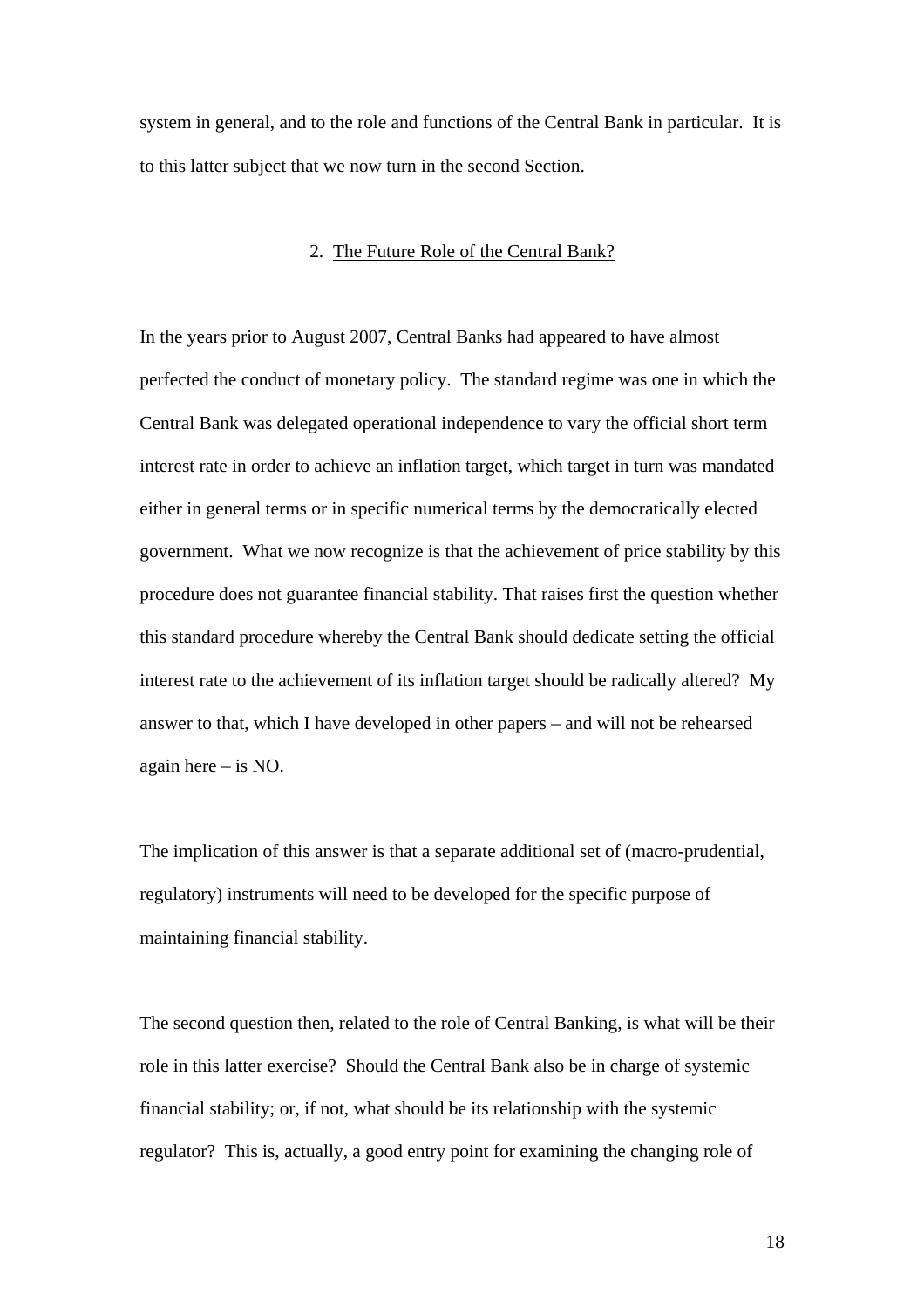Central Banks, since the answers, in my view, depend on, and reflect, the essence of Central Banking as an institution.

## A. The Essence of Central Banking

Whereas the systemic stabilizer may, or may not, be allocated a new and shiny set of macro-prudential instruments to operate, such as (possibly time and state varying) capital, liquidity and leverage ratios, the traditional focus of stabilisation has been the Central Bank's capacity to lend, and thus to create liquidity, either to an individual bank, as in the Lender of Last Resort, or to the market as a whole, via open market operations (OMO). It would cause massive complications if liquidity management remained the sole province of the Central Bank while a separate financial stability authority was to be established without any command over liquidity management. I infer from that that the financial stability authority has to be given command over liquidity management; but that also implies that the financial stability authority would have command over the Central Bank balance sheet. Indeed the financial stability authority would then, de facto, become the true Central Bank.

Lord Cobbold, former Governor of the Bank of England, is reputed once to have said "A Central Bank is a bank, not a study group". What I take this to mean is that the essence of Central Banking lies in its power to create liquidity, by manipulating its own balance sheet. The question is often asked whether a Central Bank that sets interest rates should also manage financial stability. This question is put the wrong way around. The question should be whether a Central Bank that manages both liquidity and financial stability should also be given the task of setting interest rates.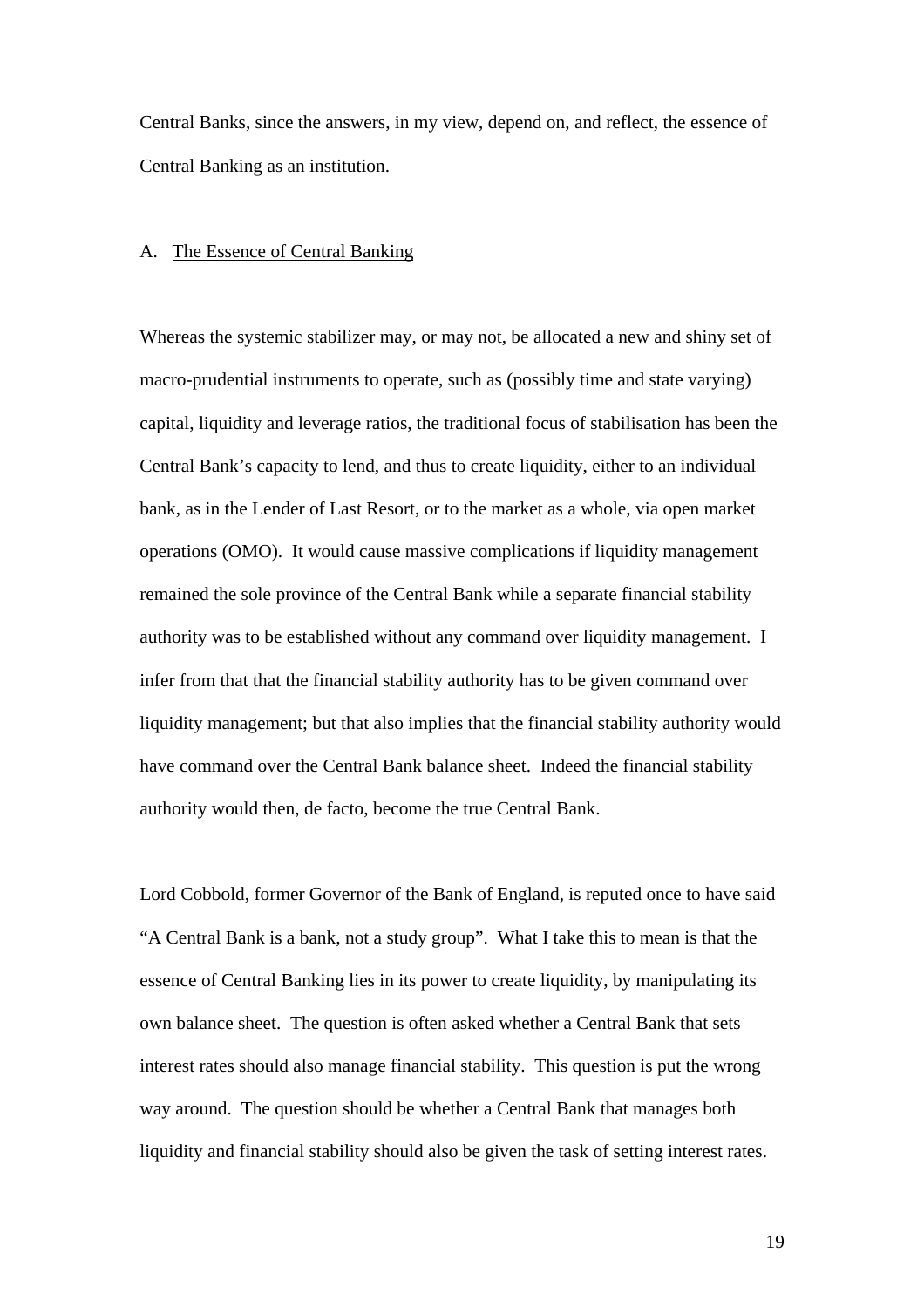Unlike the essential role of liquidity management, setting official interest rates is not essential for a Central Bank. As we already saw in the opening historical Section, in many countries and for many decades, it was done by a politician, not the Central Bank. It could easily be done by a 'study group', as many Monetary Policy Committees really are, and they could be formally separated from the Central Bank without much loss. Or indeed interest rate setting could be done by a coven of Druids casting runes over the entrails of a chicken. What is important is not so much who does it, as how it is done; the need is for a reaction function that restores equilibrium smoothly and surely after some adverse demand or supply shock. We shall, however, leave our initial question, whether the liquidity managing Central Bank, charged with financial stability oversight, should also set the official interest rate until later.

One of the main concerns of the Bank of England in the  $19<sup>th</sup>$  century was how to make its Bank Rate effective in the market. Under normal circumstances the main task of the monetary management desk in Central Banks is to undertake OMO, so as to drive market rates into line with the separately set official rate. At such ordinary times, this is a somewhat hum-drum exercise, hardly noticed by most people, but of considerable technical interest to the cognoscenti. But, under conditions of financial disturbance and crisis, liquidity management takes on a life of its own, potentially independent of official interest rates. This is patently obvious once nominal interest rates hit the zero lower bound, so that subsequent unconventional measures, whether quantitative easing, credit easing or the ECB's suite of market measures, all involve OMO and manipulation of the Central Bank's balance sheet.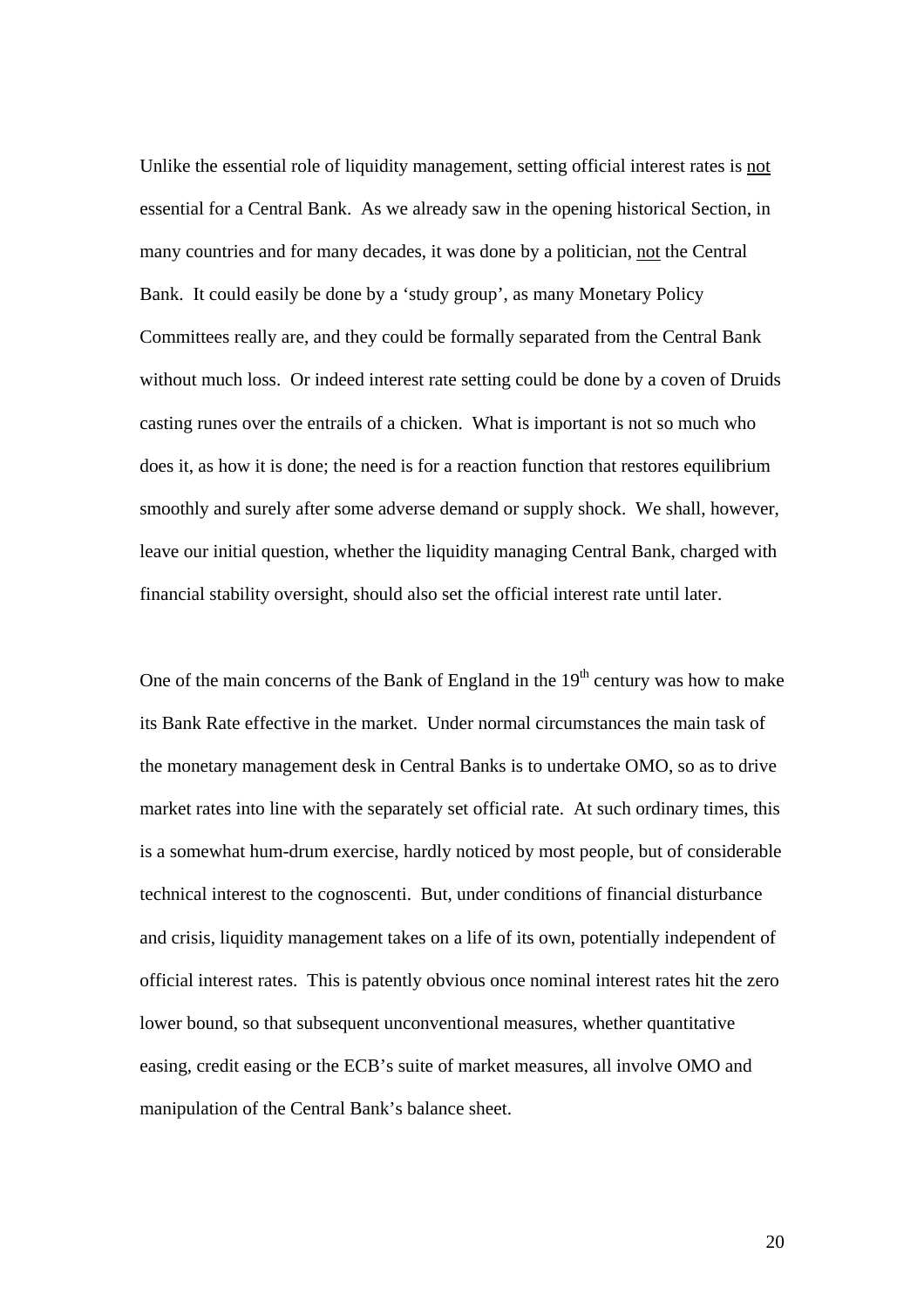But even when interest rates are above the zero bound, there is a range of freedom to operate liquidity management independently. This margin of freedom may now, perhaps, be greatly augmented by the generalised adoption of the 'corridor' system for managing short-term interest rates. In principle at least, the corridor system could be so managed that liquidity policy and interest rate policy could be varied in a largely independent fashion. Thus, for example, official interest rates could be raised to counter speculative attacks on the exchange rate, while at the same time the liquidity of the domestic financial system could be maintained, or even enhanced, leaving market rates at the lower edge of the corridor. For the time being Central Banks are still experimenting with the extra degree of freedom that the corridor system has given them. During the financial crisis many of the innovations in liquidity management were a somewhat ad hoc response to each new twist of the crisis. Looking forward, there is still much to learn and to discover in this field.

One of the more contentious topics in liquidity management is what should be the set of assets in which the Central Bank should operate and hold on its balance sheet. Again, as we noted in the historical Section, fashions change. Under the 'real bills doctrine', the commercial paper of the private sector was the preferred asset for OMO. Since WWII, the preferred asset has, in most countries, become government short-term paper, bills or short-dated bonds. But some more fortunate countries have not had to develop a broad market in their own government paper, and they carry out liquidity management through other assets, in some cases foreign exchange, as in Switzerland or Hong Kong.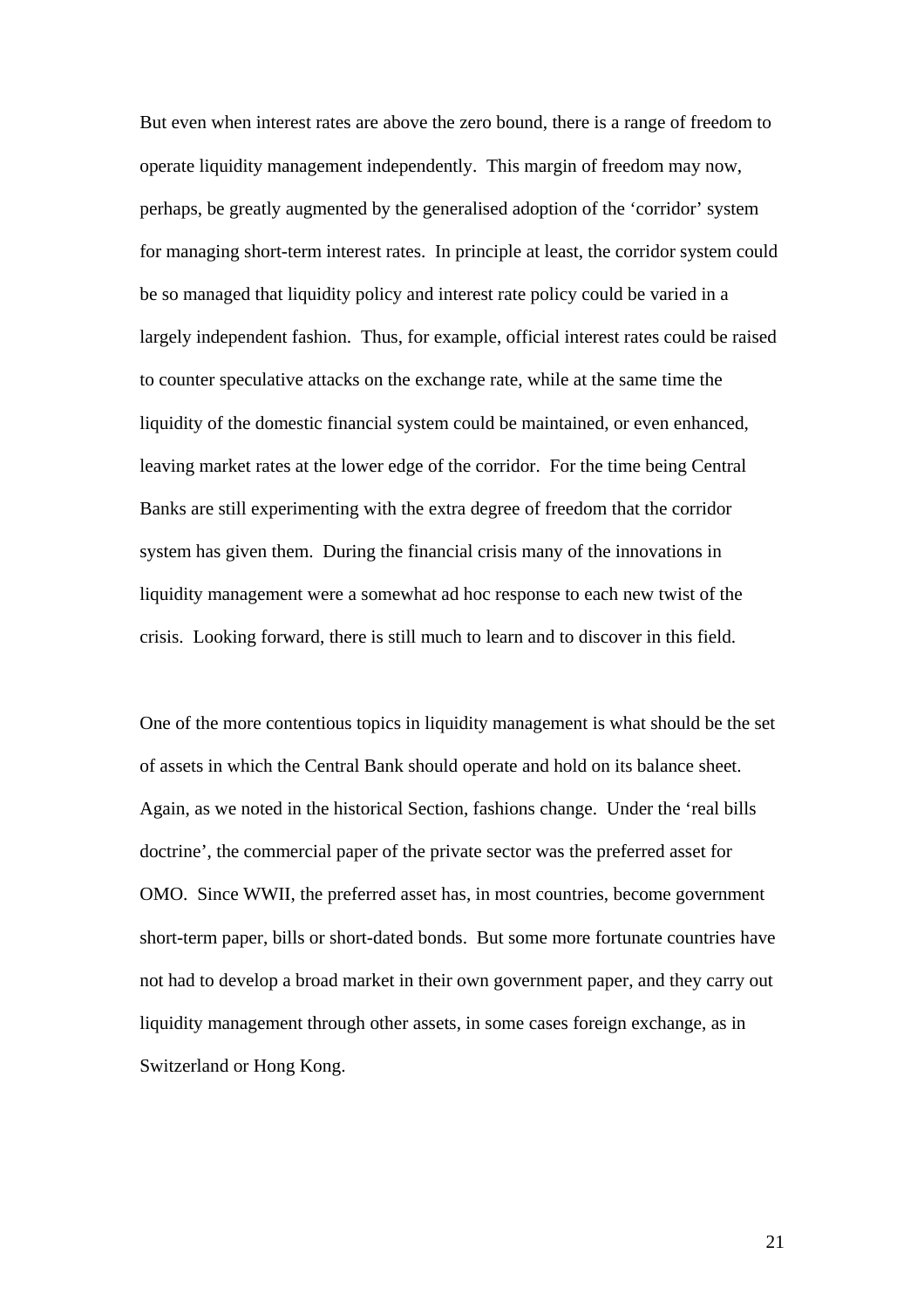Whatever asset is used for OMO, it is likely to have fiscal consequences. For example, the UK's quantitative easing has had massive fiscal consequences. Indeed, it is precisely because the fiscal consequences of setting interest rates and undertaking OMO in public sector debt are so great, that their exercise has been delegated to the Central Bank, to avoid the politicians being subject to massive conflicts of interest.

The concern about the choice of market for Central Bank operation should not be so much on its fiscal implications, but rather on the extent to which such intervention might distort relative prices and have a distributional effect, benefiting one set of borrowers rather than another. But this raises a question and a problem. When some financial markets malfunction, so borrowers in that market suffer relative to the rest of the economy, would Central Bank intervention directly in that market just restore the status quo ante, and thereby stabilise an adverse distribution; or is that intervention having a distributional effect which Central Banks ought to eschew? For fervent adherents in the efficient markets theory, there is no contest. For everyone else, the issue is much more nuanced. Fed credit easing, for example in the commercial paper and MBS markets, is a case in point. In practice such questions will probably usually be answered pragmatically, 'needs must'; and such a pragmatic response is, to my mind, preferable to one based on theoretical ideology.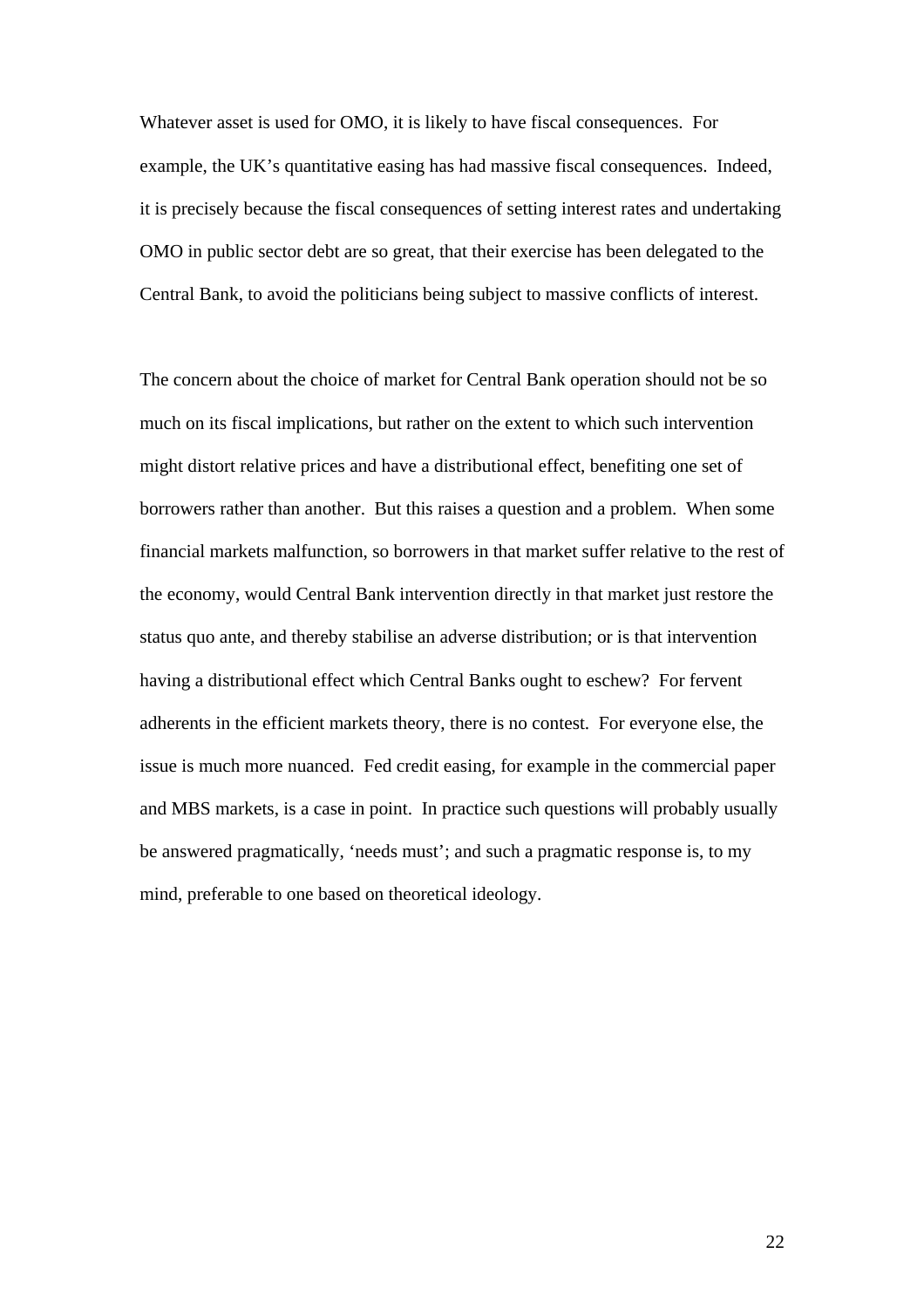## B. Interactions with Government

One of the attractions, to many economists and others, of the standard inflation targeting regime was that the choice of interest rates could be made independent of government, but to achieve an objective democratically mandated. That same separation and independence is not really feasible in the pursuit, by the Central Bank, of its financial stability objective. We have already discussed how a Central Bank's liquidity management, and especially its unconventional measures, will have both fiscal and distributional consequences. Here we shall consider some four or five further ways in which the Central Bank and the government may need to interact.

# (i) The Bank Tax<sup>[1](#page-22-0)</sup>

 $\overline{a}$ 

The imposition of a tax on banks is an idea whose time has come, especially now that President Obama called for such a tax in January 2010. Governments' fiscal positions are so stretched; banks and bankers are so unpopular; the tax can be justified as a quid pro quo for potential future, or for past, taxpayer support of the banking/financial system. Although the parameters, the tax base, and most other details have yet to be determined, a bank tax is likely to be adopted, either unilaterally in many countries or internationally.

The analogy, which Perotti (2010) makes, is with the inflation tax and seignorage. There is a temptation for politicians to make excessive use (from an overall social welfare standpoint) of the inflation tax. So a solution is to mandate the Central Bank

<span id="page-22-0"></span><sup>1</sup> I owe the inspiration for this sub-part of this paper entirely to Enrico Perotti, whose basic idea I have shamelessly pinched.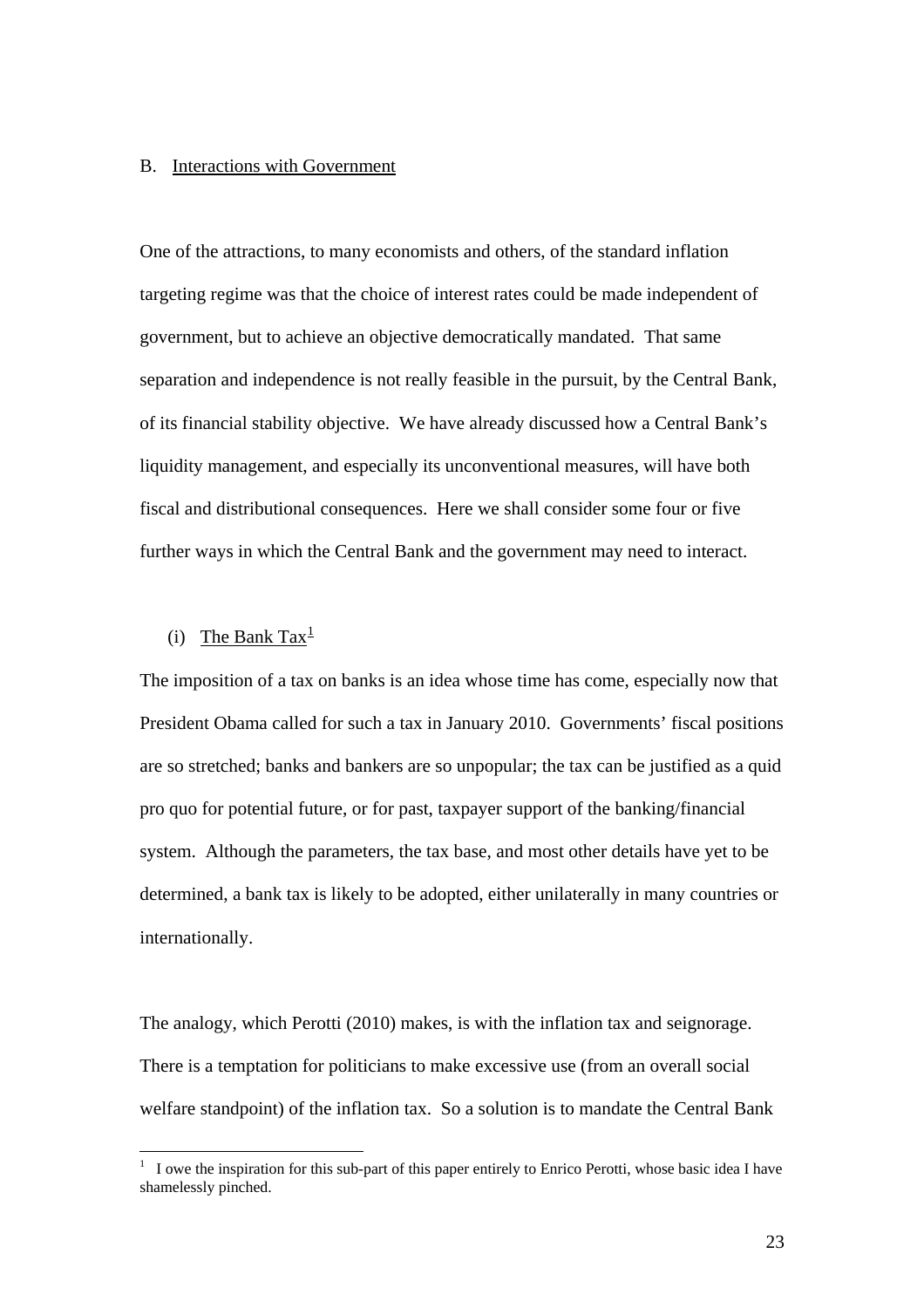to hold inflation at a desired, low and stable, level, but to pass the proceeds of seignorage to the government.

By the same token there could be a temptation for governments to impose a tax on the banking system that would not optimise social welfare, either by failing to operate in an ex ante preventive fashion, or by being so draconian as to impede the essential intermediation and allocative functions of that system. Perotti's idea is to combine a low basic tax rate with prudential, time-varying surcharges. "Variable surcharges should be chosen by a macro prudential council where central banks play a significant role." The revenue from both the basic rate and the surcharges would flow to the government.

Whatever may be thought of this particular idea, a bank tax will have financial stability implications. It would surely be wrong to introduce such a tax without a full exploration of the relationship between the tax and the financial stability objective.

## (ii) Sanctions

The Basel Committee on Banking Supervision has no formal legal status, being only an advisory Standing Committee to the G-10 Central Bank Governor meeting at the BIS in Basel. It could only put recommendations, and suggestions, to the Governors. Understandably, but regrettably, they interpreted this as meaning that it was for each nation State, not for the BCBS, to decide how their proposed standards, especially the capital ratios, should be enforced. So the BCBS never discussed how sanctions might be imposed for short-falls below the proposed ratio(s).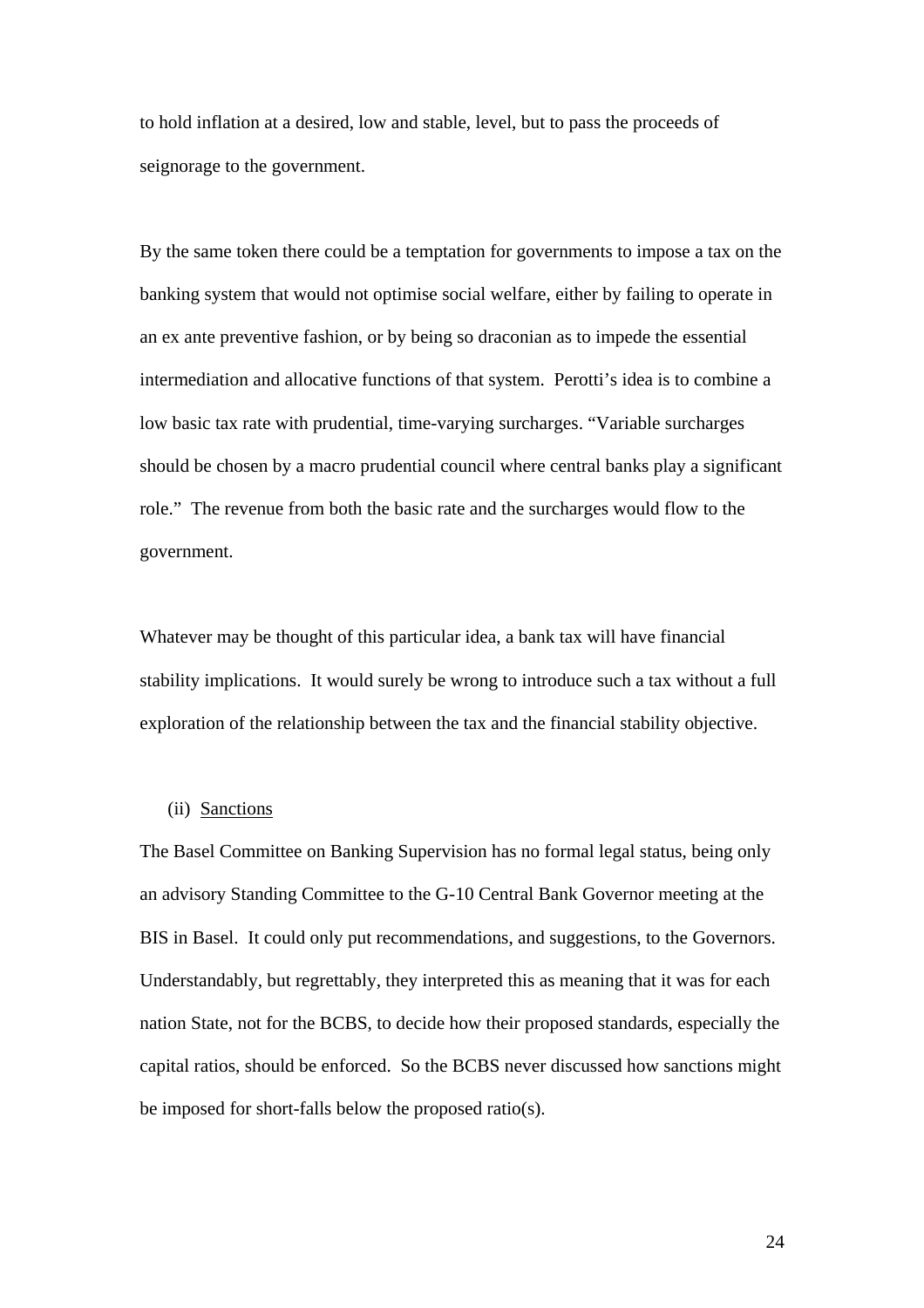In effect, with no discussion of a ladder of increasingly tough sanctions, the Basel requirements became treated by everyone as minima, to be observed at all times. But, as already noted, such requirements were intentionally designed to raise capital levels above those that banks would want to keep of their own accord. So the available margin of safety, the buffer of excess capital beyond that required, was generally kept quite low by the banks. This led to a poor outcome, in that the banks held a stock of required capital that could not be trenched upon without signalling a crisis occasion, while the usable buffer was just too small. An example of an appropriate ladder of sanctions is given by the FDIC Improvement Act of 1991. The BCBS and the Financial Stability Board, (and the ECB and the European Systemic Risk Board), must overcome their hesitancy about advising on patterns of sanctions. For example, if banks had been prevented by regulatory sanction from paying out dividends in the crisis, the system would have been much more robust.

But sanctions, like taxes, such as the prospective bank tax, depend on (national) democratic legislation and the rule of law. Thus the systemic supervisor, in each country, will have to engage with their own government to get the appropriate pattern of sanctions (and taxes) applied. Regulators have consistently tried to avoid such engagement. That should not continue.

## (iii) Debt Management

For over three centuries (1694-1997) a prime function of the Bank of England was to manage the National Debt. But as that Debt declined, both as a percentage of GDP and in relation to the size of the financial market, debt operations became simpler and standardised, falling into a routine pattern. Much the same happened in other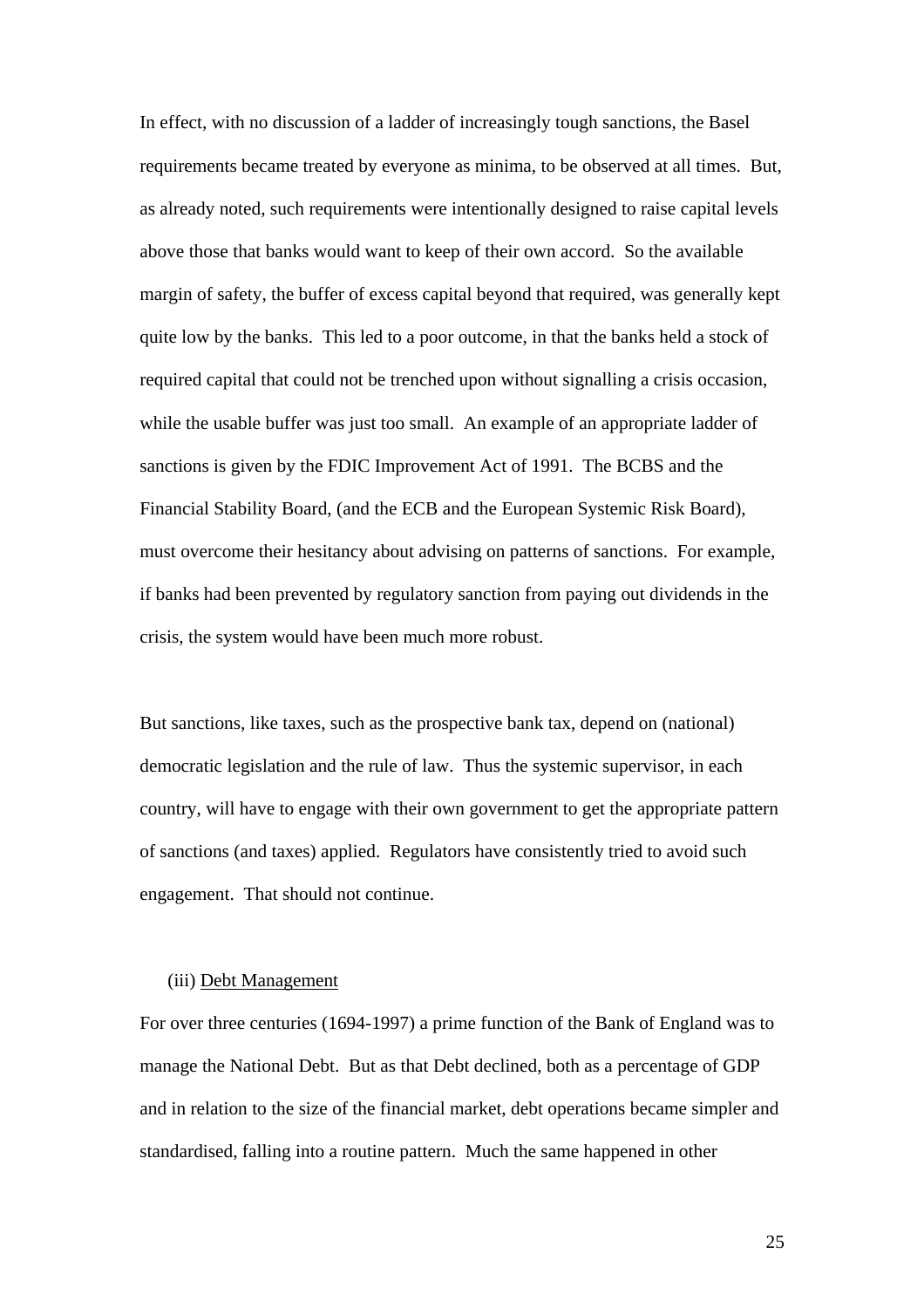countries. Under these circumstances the transfer, by Chancellor Gordon Brown, in 1997 of such management to a separate and specialised Debt Management Office was hardly noticed or remarked, except by a few historians.

But now many countries face the prospect of sharply rising debt levels, to a point that may, once more, test the confidence of market participants. Debt management is again becoming a critical element in the overall conduct of policy, as events in Greece have evidenced. Debt management can no longer be viewed as a routine function which can be delegated to a separate, independent body. Instead, such management lies at the cross-roads between monetary policies (both inflation targets and systemic stability) and fiscal policy.

When markets get difficult, and government bond markets are likely to do so, the need is to combine an overall fiscal strategy with high-calibre market tactics. The latter is what Central Banks have as their metier. During the coming epoch of Central Banking, they should be encouraged to revert to their role of managing the National Debt.

## (iv) Bank Resolution

A Central Bank can only provide liquidity; it cannot provide capital. If liquidation of a failing bank cannot be allowed, and the market will not provide more capital, then the only remaining recourse is to taxpayer funding. That implies that the politicians must have, on behalf of the taxpayer, a leading role and concern in resolution policies and mechanisms, and indeed in the preventative policies that the Central Bank, as systemic supervisor, may be putting in place. So long as taxpayer funding, or (partial)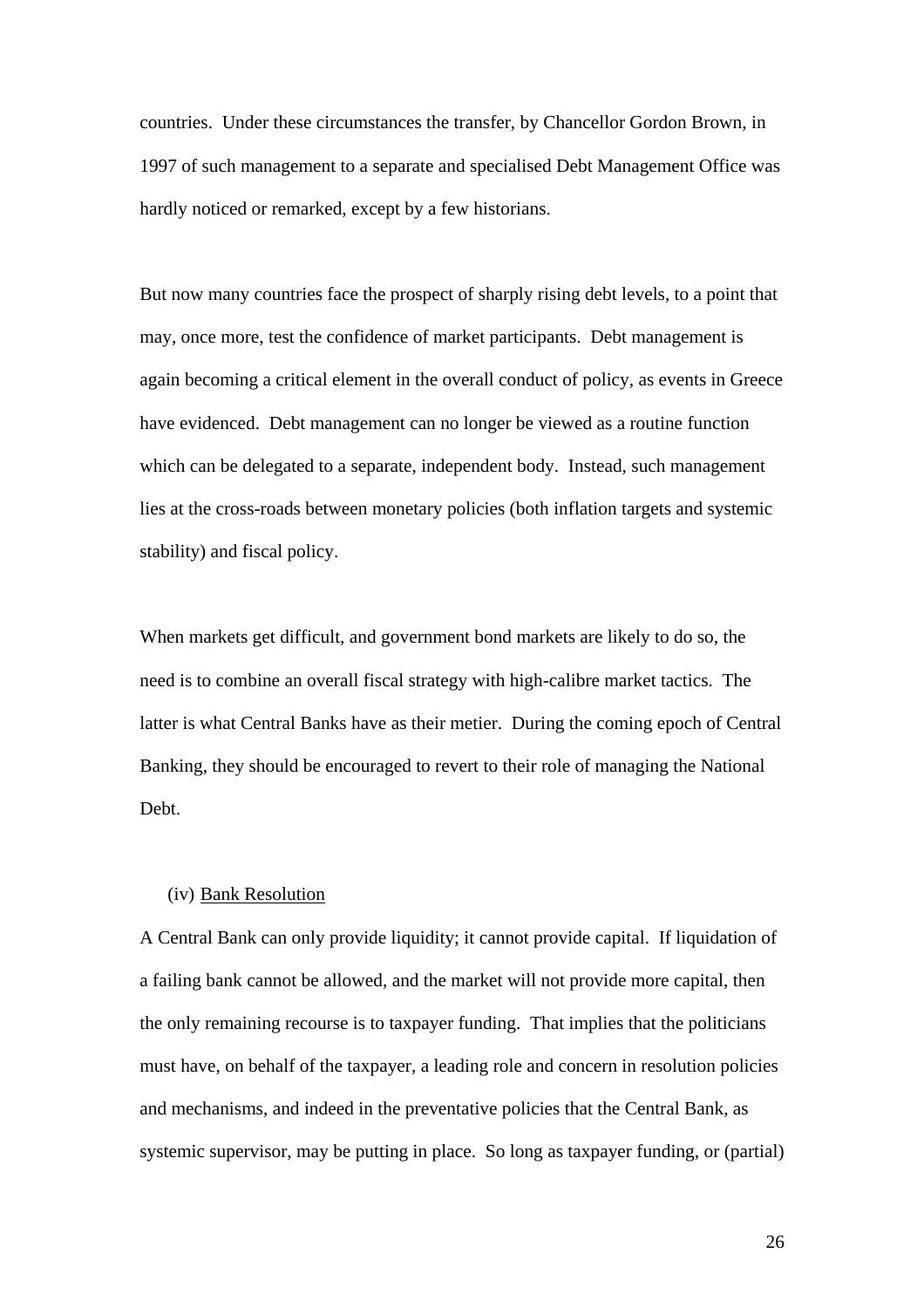nationalisation, of failing banks remains a possibility, the relevant Minister has to be involved at all times, and in charge of the resolution exercise itself.

Of course, the necessary involvement of the political authorities could be much reduced if Too Big to Fail (TBTF) or too interconnected to fail never held. And there have been numerous proposals to try to prevent the need for future taxpayer funding and TBTF. For example, Senator Dodd's Bill, as of April 2010, will put more weight on:

- i) The prior completion of 'Living Wills' or 'Funeral Plans';
- ii) The accumulation of a, bank-financed, 'orderly liquidation fund'; and
- iii) The imposition of hair-cuts on unsecured and secured creditors in order of seniority

While there are good arguments in favour of such proposals, I doubt whether such an 'orderly liquidation process' will suffice to end TBTF. The losses that may need to be absorbed, partly as a result of fire sales into unwilling markets, are likely to deter investors from putting additional capital into other banks. So the dynamic market process, as began to emerge after the Lehman bankruptcy (and before the capital injections by governments), could bring a large proportion of the financial system towards default simultaneously. Could any government seriously envisage liquidating half (or more) of its banking system simultaneously? And if they did press on with such massive liquidation, would they be sensible to do so?

Even in the case of one large bank, and even assuming that depositors could be provided quickly with transactions balances elsewhere, the withdrawal of access to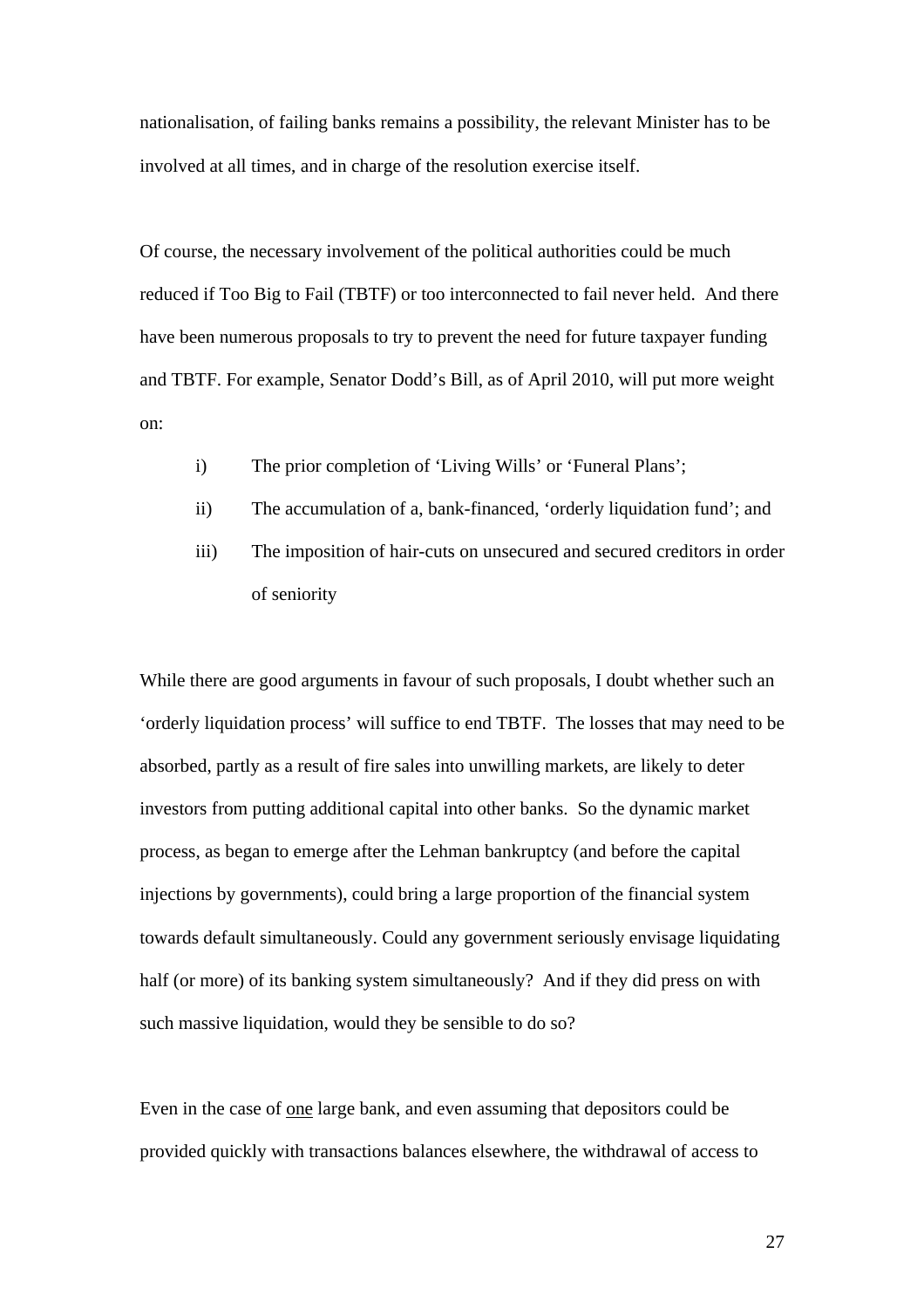funds by borrowers with unused credit facilities could have a devastating effect on them, especially if the liquidator sought early repayment of outstanding loans. This is not the place to go into more radical ideas, such as Larry Kotlikoff's mutual banking, (similar to Islamic banking with similar drawbacks), or making all banks 'narrow' or tiny, or both. They will not happen, and for good reason.

So, the upshot is that government insurance of the systemically important parts of our financial systems will remain in place for the foreseeable future. As the ultimate provider of such insurance, governments will want, and need, to maintain a close involvement with the conduct of systemic stability.

## (v) Interest Rate Setting

I have argued that liquidity management is integral to the management of systemic stability and the essential core of the operation and raison d'etre of a Central Bank. Thus the institution running systemic stability will be, in practice, the Central Bank. But this institution does not necessarily also need to set the official interest rate. Should that be hived off to a separate body?

Throughout this Sub-Section, I have emphasized that, willy-nilly, the Central Bank in its systemic stabilisation role will have to work closely with Government. Indeed, despite the patent, but in the end hopeless, desire to get away from TBTF, I see the linkages between Central Bank and government becoming stronger, as the bank tax, the need for a ladder of sanctions, the much enhanced role of debt management all conspire to drive government and Central Bank back into each other's arms.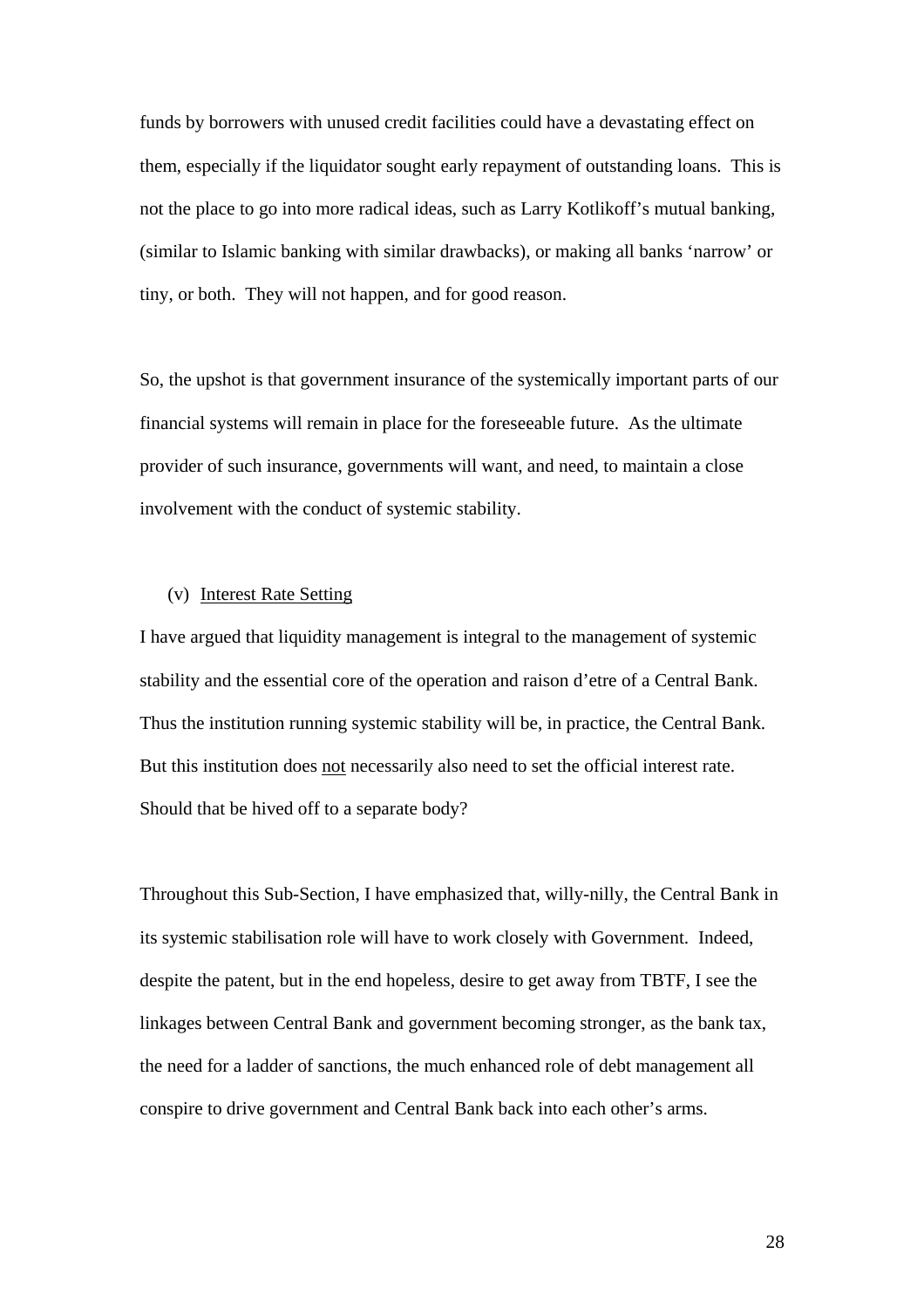One of the arguments for separating interest rate setting from Central Banking (and systemic stability) is that the former depends for its credibility on independence, whereas the latter is conjoint with government. I have never been much swayed by this. An institution can wear two hats simultaneously. A similar argument is that the combination of responsibilities would lead to conflicts of interest. Again I would tend to argue that the main failures of Central Banks, as interest rate setters, have lain in taking too little account of financial conditions and monetary developments, not too much.

Possibly a more persuasive argument is that the combination of operational independence to set interest rates and liquidity management together with prospective macro-prudential regulation just vests too much power in a non-elected body. There is some force in this.

Arguments against separation mainly rely on the necessarily intimate connection between the two facets of monetary policy. For example, once the zero lower bound to interest rates is reached, then monetary policy, in the guise of inflation targetry, and systemic stability issues become indistinguishable. If you had an MPC separate from the Central Bank, who would decide on credit easing, or QE type measures? And when the official interest rate rises above the zero bound, who would decide on the width of the 'corridor', or the terms and conditions of access to the Discount Window? One could envisage a completely separate body, whose sole function would be to determine the official interest rate, but I rather doubt whether this would be the most sensible approach.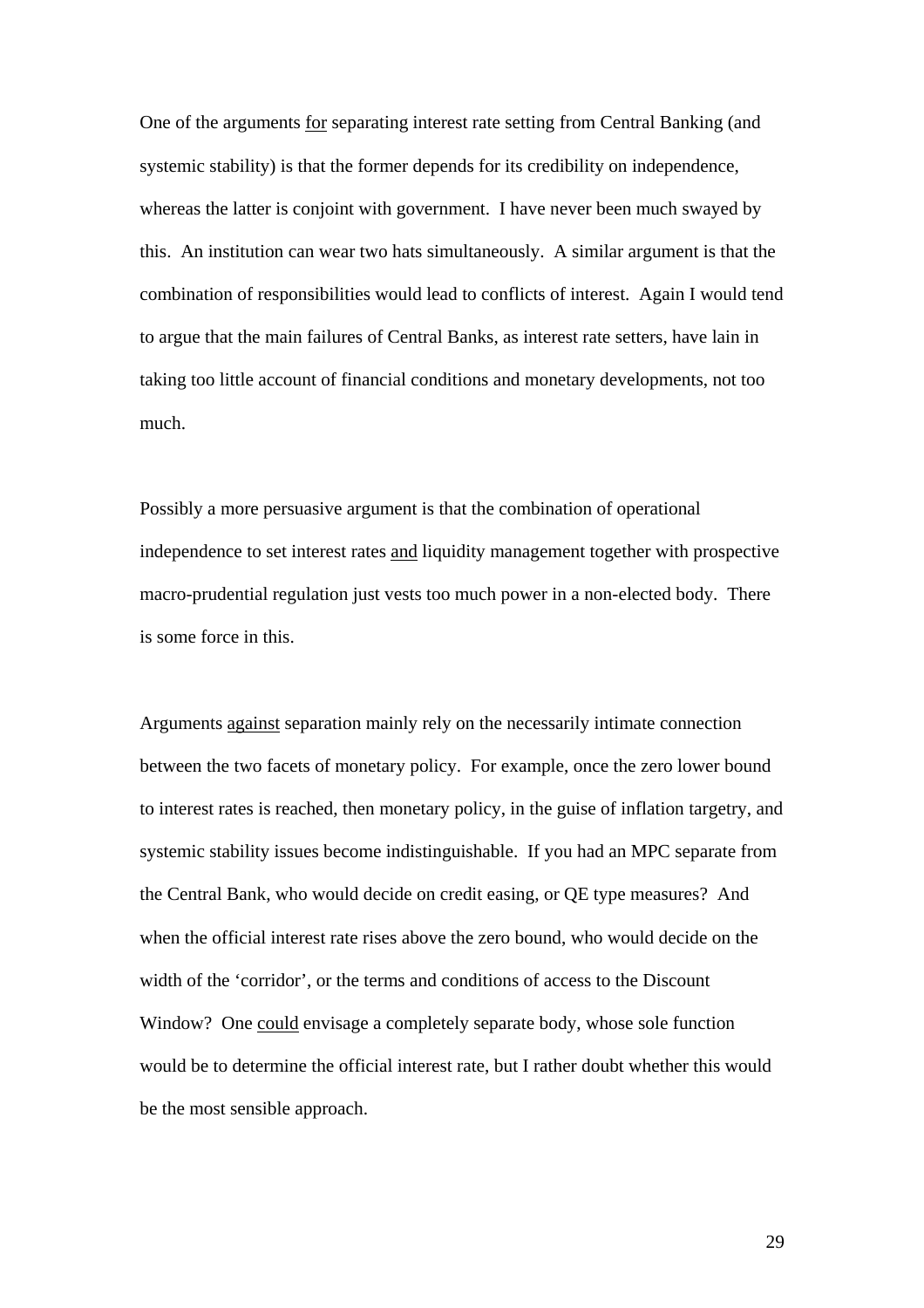## C. Interactions with other Regulators/Supervisors at Home and Abroad

The regulator in charge of systemic stabilisation, which we assume, for the reasons given, to be the Central Bank, should also be a direct supervisor of the main systemic financial intermediaries. It should also have unquestioned supervisory access to such other banks and intermediaries, which it considers may cause, or be involved in, systemic problems. But it need not, and probably should not, be the sole supervisor of even the most important and largest banks. Except in relatively small countries, or countries with few skilled professionals, there is little to be gained by concentrating all supervision within a single institution. Indeed when the focus of supervision differs between supervisory institutions, between the economic, market-based focus of the systemic supervisor and the more accountancy, legal stance of the microprudential supervisor, there may instead be actual benefits from having large and systemic intermediaries seen from two differing viewpoints.

Particularly if the Central Bank combines interest rate setting with its essential roles of liquidity management and systemic stabilisation, there is some question whether its role and functions are reaching the acceptable limit for a non-elected body within a democratic society. Under these conditions, it would, in my view, be unwise and inappropriate also to give it the task of micro-prudential supervision, even for the domestic banking system, let alone the much wider set of financial intermediaries, including various forms of investment funds and insurance companies. If the interest rate setting function was to be hived off to a separate body, then there would be more of a case for combining both macro- and micro-prudential function within the Central Bank.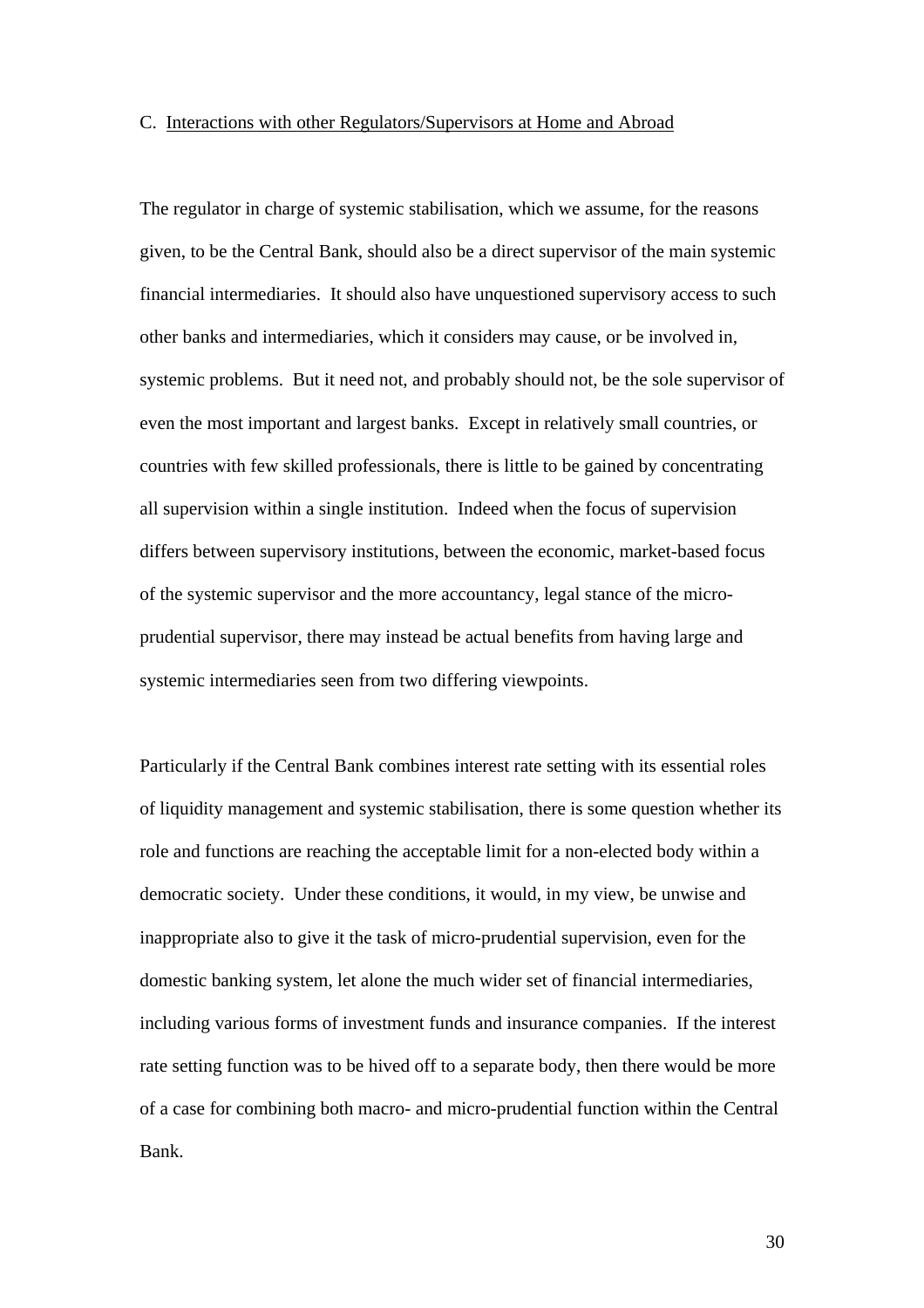But even then the Central Bank should seek to steer well clear of Consumer Protection issues, and should want to be consulted, but not take the lead, on questions about Product Design, Innovation and Safety. Similarly the actual administration of the resolution of a financial intermediary, when subject to a Special Resolution Regime, is best left to the micro-prudential supervisor, if separate, or otherwise to a specialist body.

So, in a large, developed country there are likely to be, and should be, a number of regulatory/supervisory bodies with focussed specialised purposes. There probably does need to be an oversight, coordinating Committee. My own proposal is that, in normal times and whenever discussing measures for preventing crises, that Committee should be chaired by the Governor of the Central Bank, but that in crisis periods and whenever discussing measures for resolving existing crises, that it would be chaired by the relevant Minister. The distinction between the two cases should not be hard to make.

When we turn to the international, (including here the Euro-zone), context the problem of coordination becomes much more difficult. The basic problem is that the financial system is cross-border, if not global, whereas both the legal structure and fiscal competences remain national. There are two logical possibilities. The first is to make the financial system conform to national boundaries, but this would be anathema both to most of the cross-border financial intermediaries and, more important, to all those upholding the single European market. The second is to harmonise a limited, but appropriate, set of laws relating to the resolution of cross-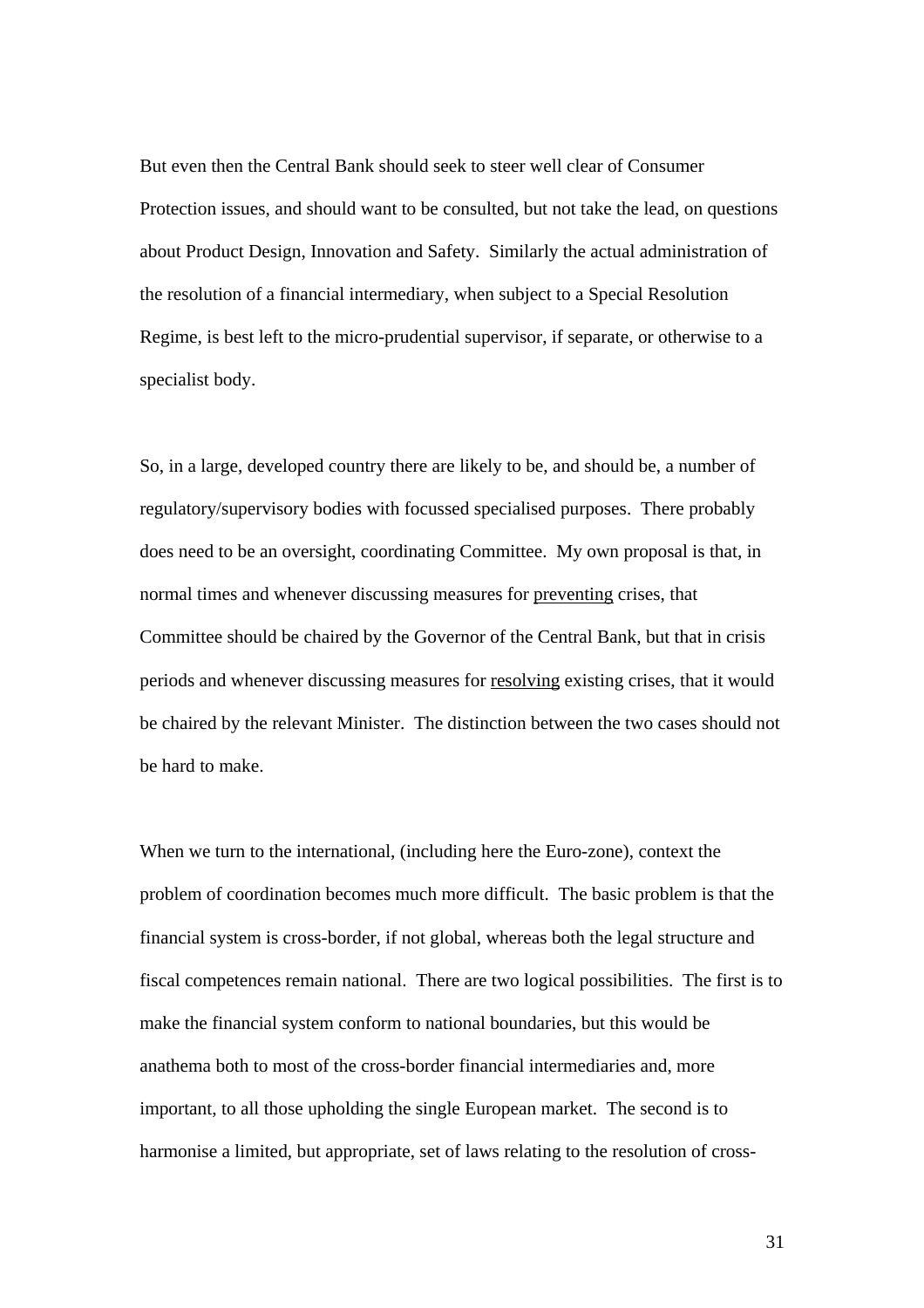border intermediate (Avgouleas, Goodhart and Schoenmaker, 2010) and to provide some form of agreement over fiscal burden sharing. What needs to be done to achieve this latter is now reasonably well discerned (W. Fonteyne, et al., 'Crisis Management and Resolution for a European Banking System', IMF, 2010). The problem remains to get political agreement to take this program forward. Absent such agreement, the treatment of cross-border financial crises will remain a dangerous dark hole.

## D. Structural Development in the Financial Sector

Direct government intervention in the financial sector in our second epoch, 1930s to 1960s, was consciously so far-reaching that, to some large extent, the structure of intermediation was largely determined by regulation and controls. Then in our third epoch, 1979 to 2007, the ethos changed. The government should set the overall framework, especially the rule of law and the monetary regime, but beyond that structural changes were to be determined by private sector market processes and innovations. Whatever met the test of the market was, prima facie at least, considered to be good.

Now we are moving back, perhaps somewhat unconsciously in reaction to the crisis, towards the second more interventionist mode. Perhaps in this coming epoch, intervention will be less draconian, less based on direct quantitative control, and more on the pricing mechanism, perhaps via bank taxes and graduated macro-prudential regulation. But such intervention will still shape the future structural development of the financial system.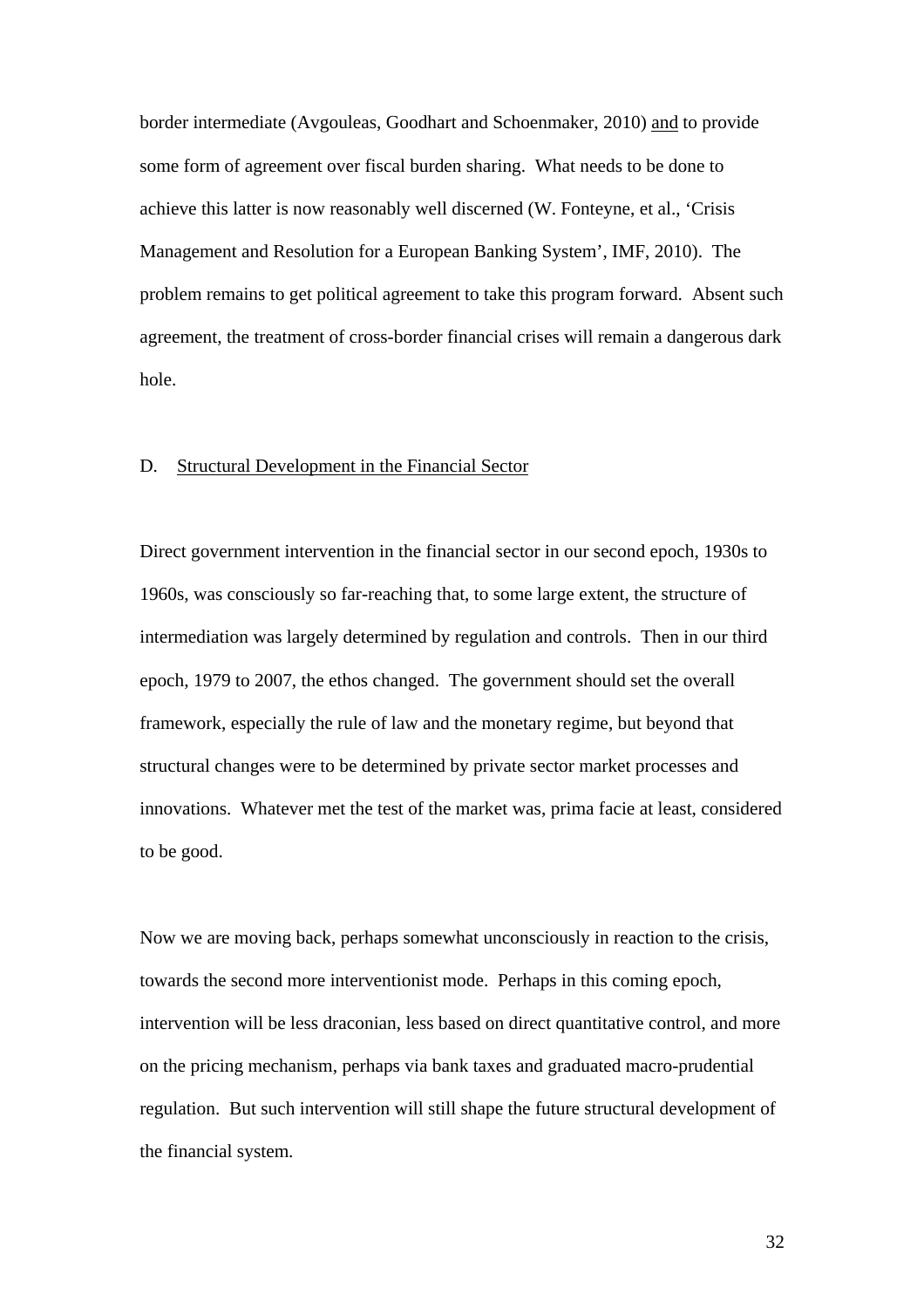What worries me is that the debate on systemic regulation is almost entirely reactive and backwards-looking; that is the focus is on how such regulation might, if in place, have prevented or mitigated the crisis of 2007-10. While this is inevitable, what is also needed is forward-thinking about what should be the desirable future structure of our financial systems, and how the various regulatory initiatives proposed might help to get us there.

Central Banks used to be concerned with such structural issues. They saw themselves as having a deliberate role to play in shaping the developing structure of the financial system. More recently, they have eschewed such a role. As we return to an epoch of greater government (and Central Bank) intervention in markets, Central Banks had better brush up their understanding of, and participation in, such structural issues.

# 3. Conclusions

The first (Victorian) and third (1979-2007) epochs of Central Banking were characterised by highly successful monetary regimes (Gold Standard and Inflation Targetry), reliance on market mechanisms and independent Central Banks. After an inter-regnum, post WWI, the first epoch came to a crashing halt in the 1929-33 Depression and deflation then led to a period of government domination, direct controls and subservient Central Banks. Now there is a good chance, but not a certainty, that we are entering a fourth epoch, in the aftermath of the financial crisis of 2007-10.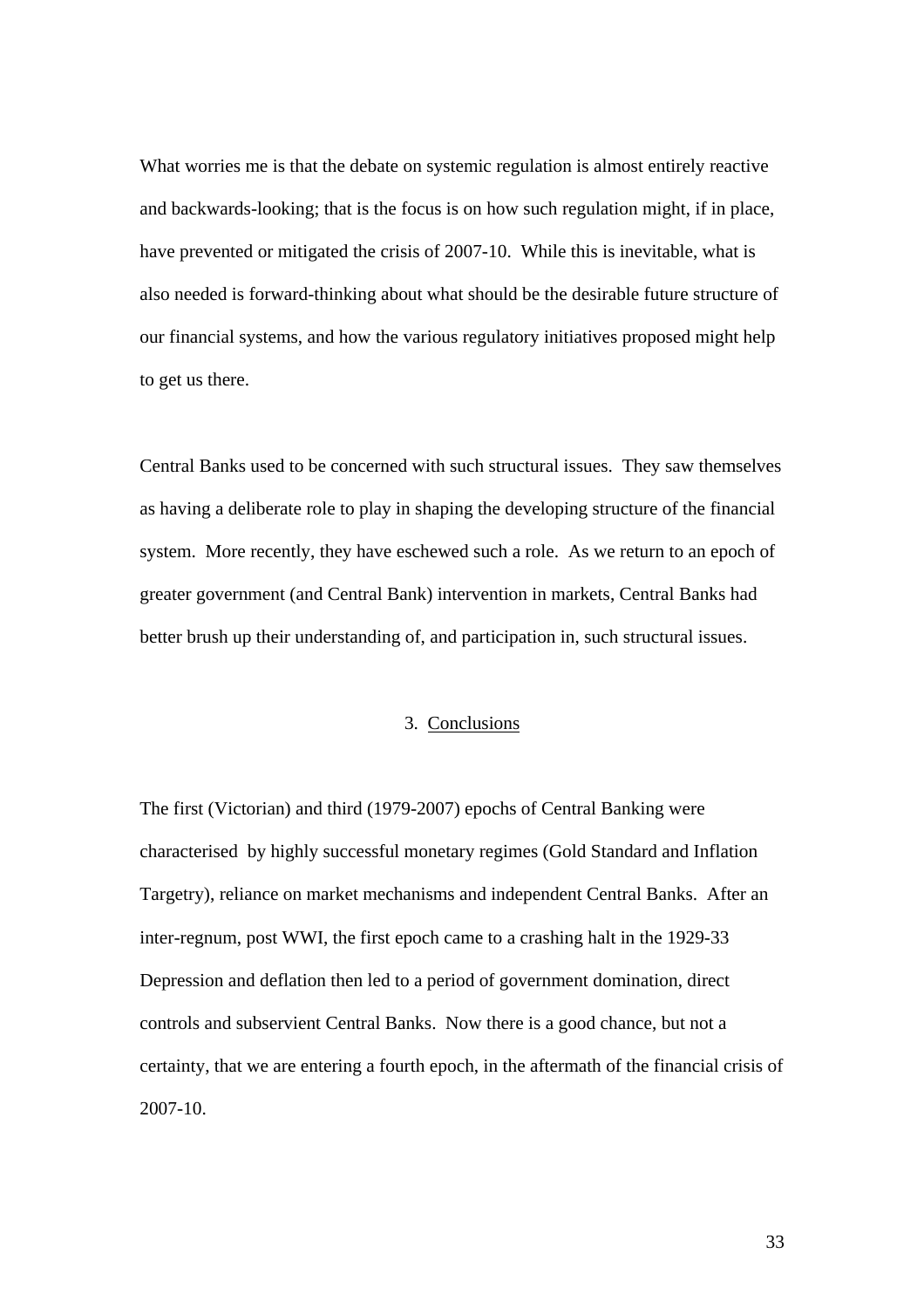This is likely to involve some return towards the second epoch, with more intrusive regulation, greater government involvement and less reliance on market mechanisms. I would hope that we only go part way back. Instead of Central Bank subservience, perhaps we could have a more even-handed partnership. But the range and scale of interaction with government, on the bank tax, on regulation and sanctions, on debt management and on bank resolution, is likely to increase. The idea of the Central Bank as an independent institution will be put aside.

I do not myself see that this greater extent of interaction between Central Bank and government on those other fronts need prevent the continuation of the present desirable procedure whereby the Central Bank also has operational independence to set the official short-term rate. But some will see an inconsistency. If so, their answer should be to hive off the interest-rate setting function to a separate (study) group (of economists?). But do not confuse the study group with the Central Bank. Cobbold's dictum was valid.